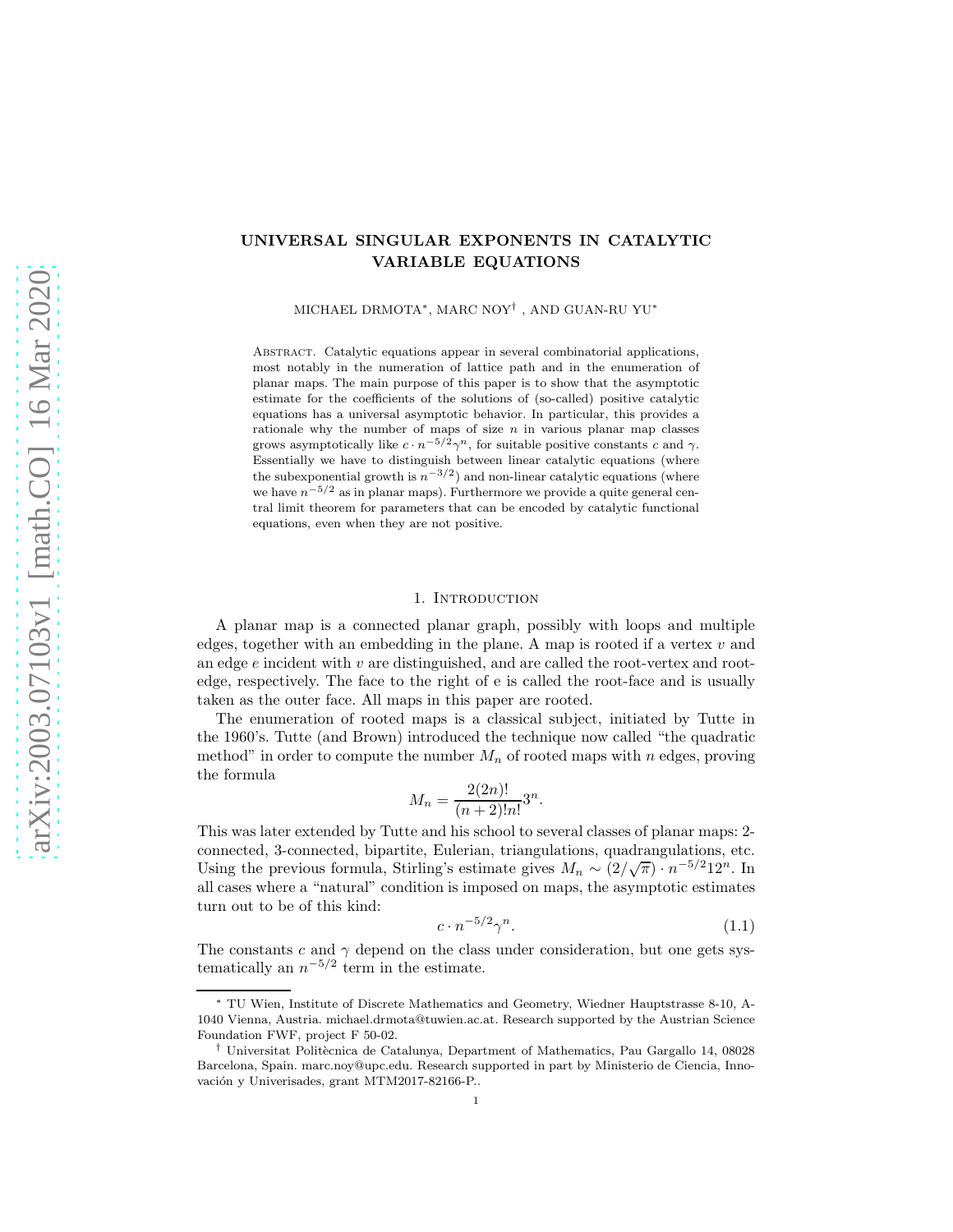This phenomenon is discussed by Banderier et al. [\[2\]](#page-20-0): 'This generic asymptotic form is "universal" in so far as it is valid for all known "natural families of maps".' The goal of this paper is to provide an explanation for this universal phenomenon, based on a detailed analysis of functional equations for generating functions with a catalytic variable.

In order to motivate the statements that follow, let us recall the basic technique for counting planar maps. Let  $M_{n,k}$  be the number of maps with n edges and in which the degree of the root-face is equal k. Let  $M(z, u) = \sum_{n,k} M_{n,k} u^k z^n$  be the associated generating function. As shown by Tutte [\[16\]](#page-20-1),  $M(z, u)$  satisfies the quadratic equation

<span id="page-1-0"></span>
$$
M(z, u) = 1 + zu2M(z, u)2 + uz\frac{uM(z, u) - M(z, 1)}{u - 1}.
$$
 (1.2)

The variable  $u$  is called a "catalytic variable".

It turns out that

<span id="page-1-3"></span>
$$
M(z,1) = \sum_{n\geq 0} M_n z^n = \frac{18z - 1 + (1 - 12z)^{3/2}}{54z^2} = 1 + 2z + 9z^2 + 54z^3 + \cdots, \tag{1.3}
$$

from which we can deduce the explicit form for the numbers  $M_n$ . The remarkable observation here is the singular part  $(1 - 12z)^{3/2}$  that reflects the asymptotic behavior  $c \cdot n^{-5/2} 12^n$  of  $M_n$ .

A general approach to equations of the form [\(1.2\)](#page-1-0) was carried out by Bousquet-Mélou and Jehanne [\[4\]](#page-20-2). First one rewrites  $(1.2)$  into the form

$$
P(M(z, u), M_1(z), z, u) = 0,\t(1.4)
$$

where  $P(x_0, x_1, z, u)$  is a polynomial (or more generally an analytic function) and  $M_1(z)$  abbreviates  $M(z, 1)$ . Next one searches for functions  $f(z)$ ,  $y(z)$  and  $u(z)$ with

$$
P(f(z), y(z), z, u(z)) = 0,
$$
  
\n
$$
P_{x_0}(f(z), y(z), z, u(z)) = 0,
$$
  
\n
$$
P_u(f(z), y(z), z, u(z)) = 0.
$$

If  $y(z)$  has a power series representation at  $z = 0$  then one has  $M_1(z) = y(z)$ .

Bousquet-Mélou and Jehanne [\[4\]](#page-20-2) considered in particular equations of the form<sup>[1](#page-1-1)</sup>

<span id="page-1-2"></span>
$$
M(z, u) = F_0(u) + zQ\left(M(z, u), \frac{M(z, u) - M(z, 0)}{u}, z, u\right),
$$
 (1.5)

where  $F_0(u)$  and  $Q(\alpha_0, \alpha_1, z, u)$  are polynomials, and showed that there is a unique power series solution  $M(z, u)$  that is also an algebraic function. Actually all the examples that we will discuss can be rewritten into (almost) this form (possibly by replacing u by  $u + 1$ ). For example, for the equation [\(1.2\)](#page-1-0) we have

$$
F_0(u) = 1
$$
 and  $Q(\alpha_0, \alpha_1, z, u) = (u+1)^2 \alpha_0^2 + (u+1)\alpha_0 + (u+1)\alpha_1.$  (1.6)

In the context of this paper we always assume that  $F_0$  and  $Q$  have non-negative coefficients This is natural since Equation [\(1.5\)](#page-1-2) can be seen as a translation of a recursive combinatorial description of maps or other combinatorial objects. This

<span id="page-1-1"></span> $1$ Actually Bousquet-Mélou and Jehanne [\[4\]](#page-20-2) considered more general functional equations that contain also higher differences.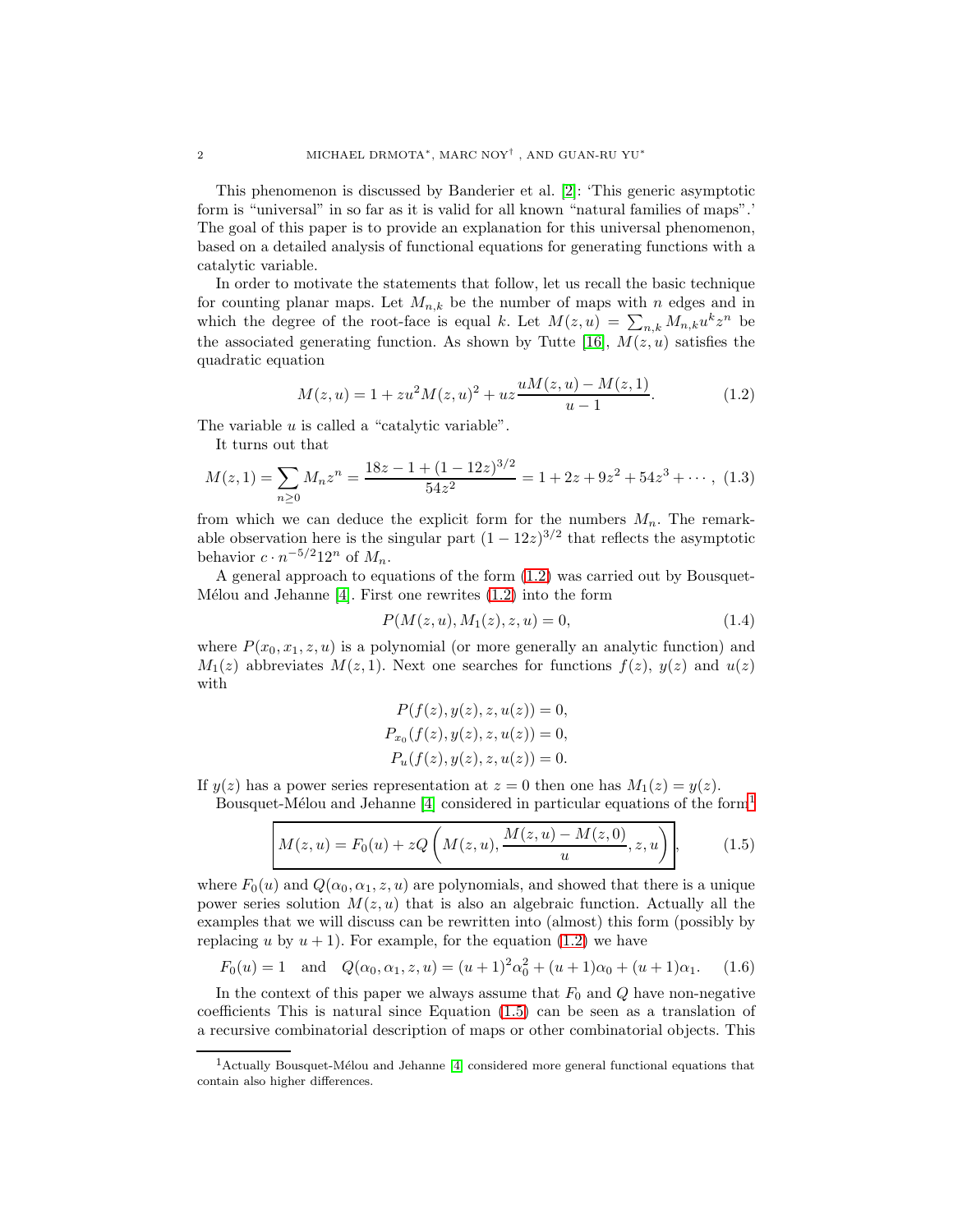also implies that  $M(z, u)$  has non-negative coefficients, since the equaytion [\(1.5\)](#page-1-2) can be written as an infinite system of equation for the functions  $M_j(z) = [u^j] M(z, u)$ with non-negative coefficients on the right hand side.

Let us consider the first case, where Q is linear in  $\alpha_0$  and  $\alpha_1$ , that is, we can write  $(1.5)$  as

<span id="page-2-0"></span>
$$
M(z, u) = Q_0(z, u) + zM(z, u)Q_1(z, u) + z\frac{M(z, u) - M(z, 0)}{u}Q_2(z, u).
$$
 (1.7)

Here we are in the framework of the so-called kernel method. We rewrite [\(1.7\)](#page-2-0) as

<span id="page-2-1"></span>
$$
M(z, u)(u - zuQ1(z, u) - zQ2(z, u)) = uQ0(z, u) - zM(z, 0)Q2(z, u),
$$
 (1.8)

where

$$
K(z, u) = u - zuQ1(z, u) - zQ2(z, u)
$$

is the kernel. The idea of the kernel method is to bind u and z so that  $K(z, u) = 0$ , that is, one considers a function  $u = u(z)$  such that  $K(z, u(z)) = 0$ . Then the left hand side of  $(1.8)$  cancels and  $M(z, 0)$  can be calculated from the right hand side by setting  $u = u(z)$ .

<span id="page-2-2"></span>**Proposition 1.** Suppose that  $Q_0$ ,  $Q_1$ , and  $Q_2$  are polynomials in z und u with non-negative coefficients and let  $M(z, u)$  be the power series solution of [\(1.7\)](#page-2-0). Furthermore let  $u(z)$  be the power series solution of the equation

$$
u(z) = zQ_2(z, u(z)) + zu(z)Q_1(z, u(z)), \quad with \ u(0) = 0.
$$

Then  $M(z, 0)$  is given by

$$
M(z,0) = \frac{Q_0(z, u(z))}{1 - zQ_1(z, u(z))}.
$$

There are three particular *degenerate* cases, where the solution function  $M(z, 0)$ is a a rational function (or even a polynomial). In these cases the asymptotic analysis of  $M_n$  is trivial:

• If  $Q_0 = R_0(z)$  and  $Q_1 = R_1(z)$  depend only on z then

$$
M(z,0) = \frac{R_0(z)}{1 - zR_1(z)}.
$$

• If  $Q_1 = Q_{10}(z)$  depends only on z and if  $Q_2 = T_0(z) + T_1(z)u$  is at most linear in u then

$$
u(z) = \frac{zT_0(z)}{1 - zR_1(z) - zT_1(z)} \quad \text{and} \quad M(z, 0) = \frac{Q_0(z, u(z))}{1 - zR_1(z)}
$$

are rational functions.

• If  $Q_2$  has u as a factor then  $u(z) = 0$  and we have

$$
M(z,0) = \frac{Q_0(z,0)}{1 - zQ_1(z,0)}
$$

is a rational function.

In all other cases  $M(z, 0)$  has universally a dominant square root singularity.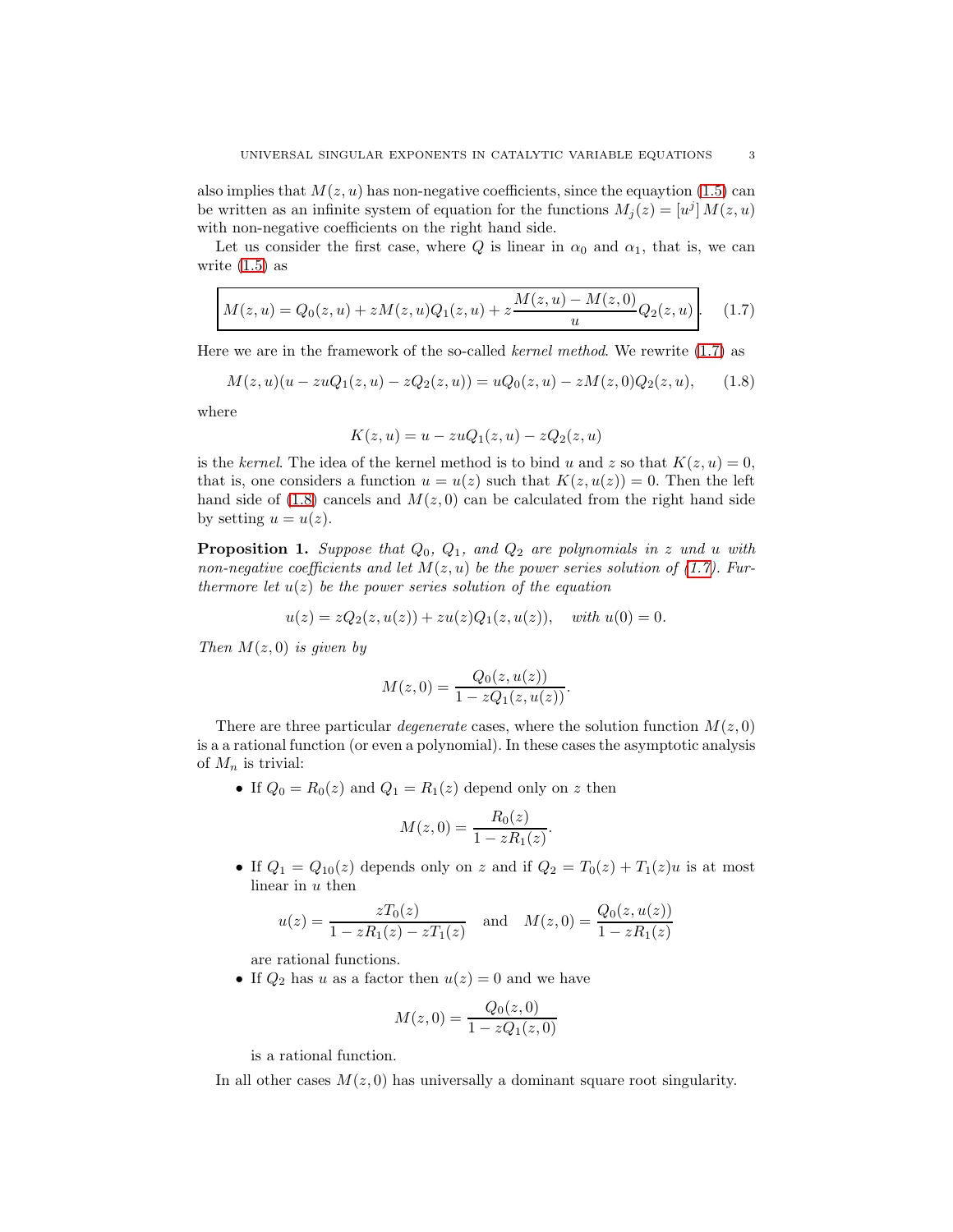<span id="page-3-2"></span>**Theorem 1.** Suppose that  $Q_0$ ,  $Q_1$ , and  $Q_2$  are polynomials in z und u with nonnegative coefficients such that none of the three above mentioned cases occurs.

Let  $M(z, u)$  be the power series solution of [\(1.7\)](#page-2-0) and let  $z_0 > 0$  denote the radius of convergence of  $M(z, 0)$ . Then the local Puiseux expansion of  $M(z, 0)$  around  $z_0$ is given by

<span id="page-3-1"></span>
$$
M(z,0) = a_0 + a_1(1 - z/z_0)^{1/2} + a_2(1 - z/z_0) + \cdots,
$$
\n(1.9)

where  $a_0 > 0$  and  $a_1 < 0$ . Furthermore there exists  $b \ge 1$ , a non-empty set  $J \subseteq$  $\{0, 1, \ldots, b-1\}$  of residue classes modulo b and constants  $c_i > 0$  for such that for  $j \in J$ 

<span id="page-3-4"></span>
$$
M_n = [z^n]M(z,0) = c_j n^{-3/2} z_0^{-n} \left(1 + O\left(\frac{1}{n}\right)\right), \qquad (n \equiv j \bmod b, \ n \to \infty)
$$
\n(1.10)

and  $M_n = 0$  for  $n \equiv j \mod b$  with  $j \notin J$ .

This result is quite easy to prove (see Section [3\)](#page-7-0). We just want to mention that there are variations of the above model, for example equations of the form

$$
M(z, u) = Q_0(z, u) + zM(z, u)Q_1(z, u) + z\frac{M(z, u) - M(z, 0)}{u}Q_2(z, u) + uM(z, 0)Q_3(z, u),
$$

that can be handled in the same way; see [\[14\]](#page-20-3). However, the asymptotics can be slightly different. For example one might have  $n^{-1/2}$  instead of  $n^{-3/2}$  in the subexponential growth of  $M_n$  (namely if  $z_0Q_1(z_0, u(z_0)) + Q_3(z_0, u(z_0)) = 1$ ; if  $Q_3 = 0$ then we y have  $z_0Q_1(z_0, u(z_0)) < 1$ .

In the non-linear case the situation is more involved. Here we find the solution function  $M(z, 0)$  in the following way.

<span id="page-3-3"></span>**Proposition 2.** Suppose that Q is a polynomial in  $\alpha_0, \alpha_1, z, u$  with non-negative coefficients that depends (at least) on  $\alpha_1$ , that is,  $Q_{\alpha_1} \neq 0$ , and let  $M(z, u)$  be the power series solution of [\(1.5\)](#page-1-2). Furthermore we assume that Q is not linear in  $\alpha_0$ and  $\alpha_1$ , that is,  $Q_{\alpha_0\alpha_0} \neq 0$ , or  $Q_{\alpha_0\alpha_1} \neq 0$  or  $Q_{\alpha_1\alpha_1} \neq 0$ .

Let  $f(z)$ ,  $u(z)$ ,  $w(z)$  be the power series solution of the system of equations

$$
f(z) = F_0(u(z)) + zQ(f(z), w(z), z, u(z)),
$$
  
\n
$$
u(z) = zu(z)Q_{\alpha_0}(f(z), w(z), z, u(z)) + zQ_{\alpha_1}(f(z), w(z), z, u(z)),
$$
  
\n
$$
w(z) = F'_0(u(z)) + zQ_u(f(z), w(z), z, u(z)) + zw(z)Q_{\alpha_0}(f(z), w(z), z, u(z)).
$$
\n(1.11)

with  $f(0) = F_0(0), u(0) = 0, w(0) = F'_0(0)$ . Then

<span id="page-3-0"></span>
$$
M(z,0) = f(z) - w(z)u(z).
$$

The meaning of  $w(z)$  will become clear later in the proof of the proposition in Section 4. In Theorem [2](#page-4-0) we assume that  $Q_{\alpha_0u} \neq 0$ , which implies that the system [\(1.11\)](#page-3-0) is strongly connected. This means that the dependency di-graph of the system is strongly connected as discussed in Section [4.](#page-8-0)

Again there are some *degenerate* cases. We do not give a complete list and we just discuss some of them. We also comment on the case  $Q_{\alpha_1} = 0$ . Given a multivariate function  $f$  we replace one of its variables with a dot if  $f$  actually does not depend on this variable.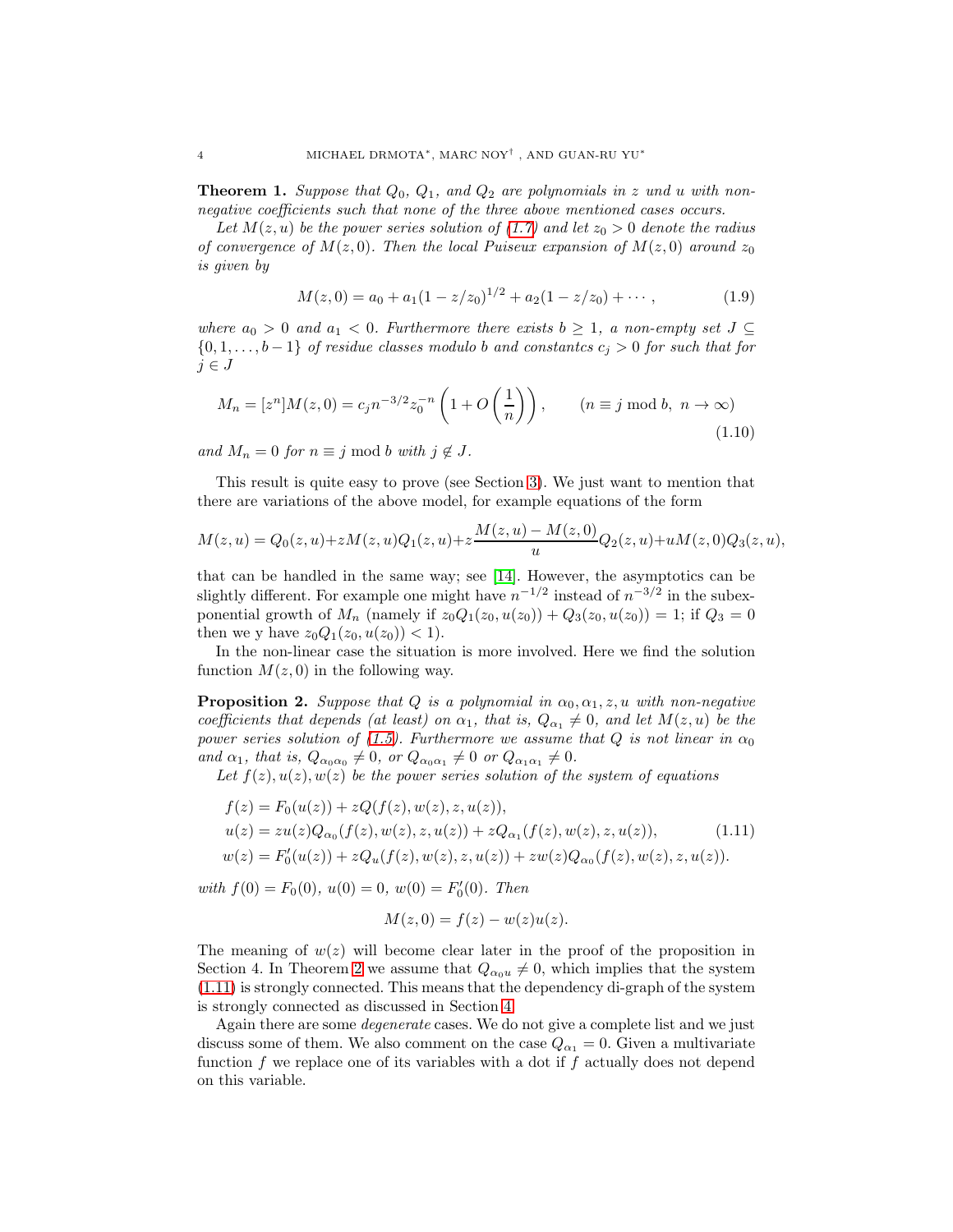• Suppose that  $Q_u = F'_0 = 0$ , that is,  $F_0$  is constant and Q does not depend on u. Here  $w(z) = 0$  and consequently

$$
M(z,0) = f(z),
$$

where  $f(z)$  is the solution of the equation

$$
f(z) = F_0 + zQ(f(z), 0, z, \cdot).
$$

Thus, depending on the degree of  $\alpha_0$  in  $Q(\alpha_0, 0, z, \cdot)$ , the solution function  $M(z, 0)$  is either a polynomial, a rational function, or it has a square-root singularity as in  $(1.9)$ ; see [\[1\]](#page-20-4).

• Next suppose that  $Q_u = Q_{\alpha_0} = 0$  but  $F'_0 \neq 0$ . Here we have we are left with the equations

$$
f = F_0(u) + zQ(w, z),
$$
  $u = zQ_{\alpha_1}(w, z),$   $w = F'_0(u).$ 

Thus, we have to solve the equation  $u = zQ_{\alpha_1}(F'_0(u), z)$  to obtain  $u = u(z)$ and consequently  $w(z) = F'_0(u(z))$  and  $f(z) = F_0(u(z)) + zQ(w(z), z)$ . Hence, depending on the structure of  $zQ_{\alpha_1}(F_0'(u), z)$  we obtain a polynomial, a rational function, or a square-root singularity for

$$
M(z, 0) = f(z) - w(z)u(z)
$$
  
=  $zQ(w(z), z) + F_0(u(z)) - u(z)F'_0(u(z)).$ 

• Finally, if  $Q_{\alpha_1} = 0$  then we have an equation of the form

$$
M(z, u) = F_0(u) + zQ(M(z, u), z, u).
$$

In this case the catalytic variable  $u$  is not necessary and we can set it to 0. Hence, depending on the structure of Q we just get a polynomial, a rational function, or a square-root singularity for  $M(z, 0)$  (see [\[1\]](#page-20-4)).

<span id="page-4-0"></span>**Theorem 2.** Suppose that Q is a polynomial in  $\alpha_0, \alpha_1, z, u$  with non-negative coefficients that depends (at least) on  $\alpha_1$ , that is,  $Q_{\alpha_1} \neq 0$  and let  $M(z, u)$  be the power series solution of [\(1.5\)](#page-1-2). Furthermore we assume that Q is not linear in  $\alpha_0$ and  $\alpha_1$ , that is,  $Q_{\alpha_0\alpha_0} \neq 0$  or  $Q_{\alpha_0\alpha_1} \neq 0$  or  $Q_{\alpha_1\alpha_1} \neq 0$ . We assume additionally that  $Q_{\alpha_0u} \neq 0$ .

Let  $z_0 > 0$  denote the radius of convergence of  $M(z, 0)$ . Then the local Puiseux expansion of  $M(z, 0)$  around  $z_0$  is given by

<span id="page-4-1"></span>
$$
M(z,0) = a_0 + a_2(1 - z/z_0) + a_3(1 - z/z_0)^{3/2} + O((1 - z/z_0)^2), \tag{1.12}
$$

where  $a_0 > 0$ .

If we further assume that  $F_0'(0) = 0$  and  $Q_{\alpha_1}(F_0(0), 0, 0, 0) \neq 0$ , then  $a_3 > 0$ . In this case there exists  $b \ge 1$  and a residue class a modulo b such that

<span id="page-4-2"></span>
$$
M_n = [z^n] M(z, 0) c n^{-5/2} z_0^{-n} \left( 1 + O\left(\frac{1}{n}\right) \right), \qquad (n \equiv a \bmod b, \ n \to \infty) \tag{1.13}
$$

for some constant  $c > 0$ , and  $M_n = 0$  for  $n \not\equiv a \mod b$ .

The plan of the paper is as follows. In the next section we collect some application examples of Theorems [1](#page-3-2) and [2.](#page-4-0) We then prove Proposition [1](#page-2-2) and Theorem [1](#page-3-2) in Section [3,](#page-7-0) and Proposition [2](#page-3-3) and Theorem [2](#page-4-0) in Section [4.](#page-8-0) Finally we provide more information on the solution of catalytic equations. In particular we formulate a quite general central limit theorem, involving an additional parameter, in Section [5.](#page-14-0)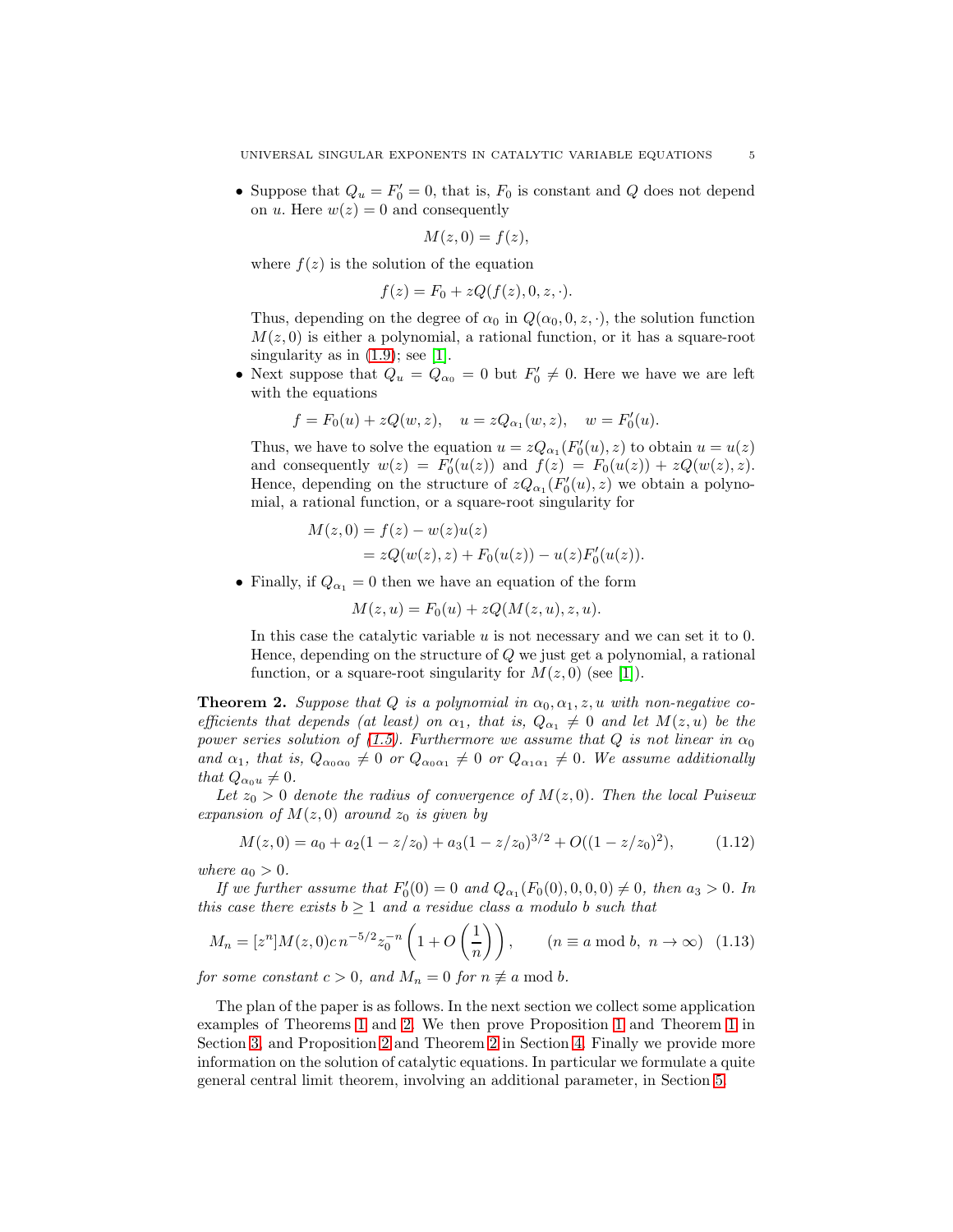# 2. Examples

2.1. The linear case. Natural examples for the linear case (Proposition [1](#page-2-2) and Theorem [1\)](#page-3-2) come from the enumeration of lattice path. We consider paths starting from the coordinate point  $(0, 0)$  (or from  $(0, t)$ ,  $t \in \mathbb{N}$ ) and allowed to move only to the right (up, straight or down), but forbid going below the x-axis  $y = 0$  at each step. Define a step set  $S = \{(a_1, b_1), (a_2, b_2), \cdots, (a_s, b_s) | (a_i, b_j) \in \mathbb{N} \times \mathbb{Z}\}\)$ , and let  $f_{n,k}$  be the number of paths ending at point  $(n, k)$ , where each step is in S. The associated generating function is then defined as

$$
F(z, u) = \sum_{n,k \ge 0} f_{n,k} z^n u^k.
$$

**Example 1.** (Motzkin Paths) We start from  $(0,0)$  with step set  $S =$  $\{(1, 1), (1, 0), (1, -1)\}.$  The functional equation of its associated generating function is as follows:

$$
F(z, u) = 1 + z \left( u + 1 + \frac{1}{u} \right) F(z, u) - \frac{z}{u} F(z, 0)
$$
  
= 1 + z(u + 1)F(z, u) + z \frac{F(z, u) - F(z, 0)}{u},

which in the notation of [\(1.7\)](#page-2-0) corresponds to

$$
Q_0(z, u) = 1
$$
,  $Q_1(z, u) = u + 1$ , and  $Q_2(z, u) = 1$ .

We let  $u(z)$  be the power series solution of the equation

$$
u(z) = zQ_2(z, u(z)) + zu(z)Q_1(z, u(z)) = z + zu(z)(1 + u(z)),
$$

that is,

$$
u(z) = \frac{1 - z - \sqrt{1 - 2z - 3z^2}}{2z}.
$$

Then  $F(z, 0)$  is given by

$$
F(z,0) = \frac{Q_0(z, u(z))}{1 - zQ_1(z, u(z))} = \frac{1}{1 - z(1 + u(z))} = \frac{1 - z - \sqrt{1 - 2z - 3z^2}}{2z^2},
$$

and

$$
M_n^* = f_{n,0} = [z^n]F(z,0) = \sum_{k=0}^{\lfloor n/2 \rfloor} \frac{n!}{(n-2k)!k!(k+1)!} \sim \frac{3\sqrt{3}}{2\sqrt{\pi}} n^{-3/2} 3^n.
$$

These numbers are also called "Motzkin numbers".

**Example 2.** We start from  $(0, k_0)$  with step set  $S = \{(2, 0), (1, -1)\}\.$  Here the functional equation is given by

$$
F(z, u) = u^{k_0} + (z^2 + \frac{z}{u})F(z, u) - \frac{z}{u}F(z, 0)
$$
  
=  $u^{k_0} + z^2 F(z, u) + z \frac{F(z, u) - F(z, 0)}{u},$ 

which corresponds to

$$
Q_0(z, u) = u^{k_0}, \quad Q_1(z, u) = z \quad \text{and} \quad Q_2(z, u) = 1.
$$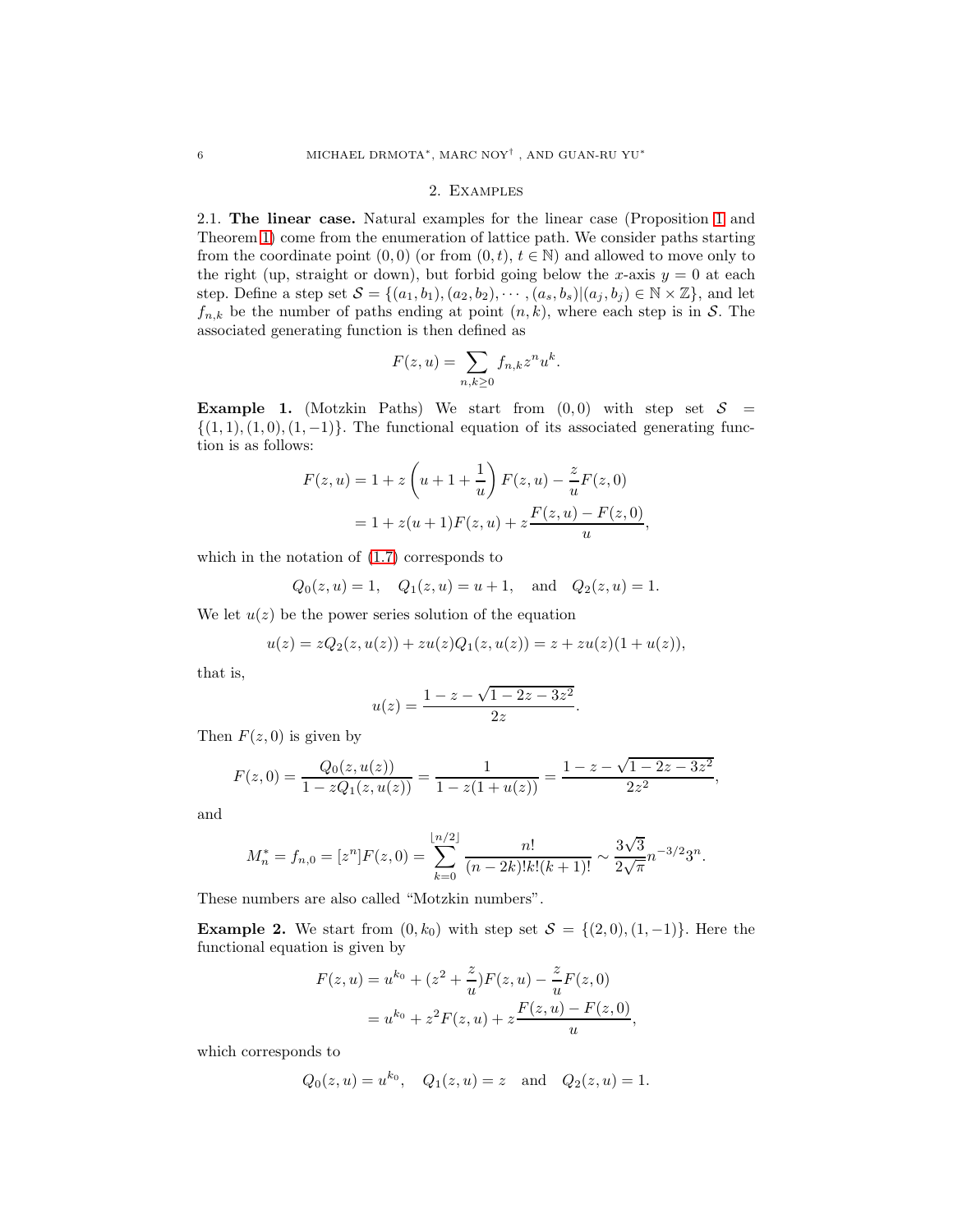This is actually a *degenerate* case since  $Q_1$  and  $Q_2$  depend only on z. Here  $u(z)$  is a rational function

$$
u(z) = \frac{zQ_2(z, \cdot)}{1 - zQ_1(z, \cdot)} = \frac{z}{1 - z^2},
$$

as well as

$$
F(z,0) = \frac{Q_0(z, u(z))}{1 - zQ_1(z, u(z))} = \frac{u(z)^{k_0}}{1 - z^2} = \frac{z^{k_0}}{(1 - z^2)^{k_0 + 1}}.
$$

**Example 3.** We start again from  $(0, 0)$  but now with step set  $S =$  $\{(2,0),(1,1),(1,0)\}\text{, and we also assume that the step (1,0) is forbidden on the }$ x-axis  $y = 0$ . The functional equation in this case is

$$
F(z, u) = 1 + z(z + u + 1)F(z, u) - zF(z, 0)
$$
  
= 1 + z(z + u)F(z, u) + zu  $\frac{F(z, u) - F(z, 0)}{u}$ 

that is, we have

$$
Q_0(z, u) = 1
$$
,  $Q_1(z, u) = z + u$  and  $Q_2(z, u) = u$ .

Here  $Q_2$  has u as a factor so that we are again in a *degenerate* case. We have  $u(z) = 0$  and consequently

$$
F(z,0) = \frac{1}{1-z^2} = 1 + z^2 + z^4 + z^6 + \cdots
$$

2.2. The non-linear case. We collect here some examples from the enumeration of planar maps. The starting point is the classical example of all planar maps.

**Example 4.** Let  $M(z, u)$  be the generating function of planar maps with n edges and in which the degree of the root-face is equal  $k$ . We have already mentioned that  $M(z, u)$  satisfies the non-linear catalytic equation [\(1.2\)](#page-1-0). In order to apply Proposition [2](#page-4-0) and Theorem 2 we use the substitution  $u \to u + 1$  and obtain

$$
M(z, u+1) = 1 + z(u+1) \left( (u+1)M(z, u+1)^2 + M(z, u) + \frac{M(z, u+1) - M(z, 1+0)}{u} \right)
$$

that is, we have  $F_0(u) = 1$ , and  $Q(\alpha_0, \alpha_1, z, u) = (u+1)^2 \alpha_0^2 + (u+1)\alpha_0 + (u+1)\alpha_1$ . Here  $Q_{\alpha_1} = u + 1 \neq 0$ ,  $Q_{\alpha_0, u} \neq 0$ , and  $Q_{\alpha_0, \alpha_0} \neq 0$ , so that Theorem [2](#page-4-0) applies. Of course this is in accordance with

$$
M(z, 1) = \sum_{n \ge 0} M_n z^n = \frac{18z - 1 + (1 - 12z)^{3/2}}{54z^2},
$$

and

$$
M_n = [z^n]M(z, 1) \sim \frac{2}{\sqrt{\pi}} n^{-5/2} 12^n.
$$

**Example 5.** Let  $E(z, u)$  be the generating function of bipartite planar maps which satisfies the catalytic equation

$$
E(z, u) = 1 + zu^{2}E(z, u)^{2} + u^{2}z \frac{E(z, u) - E(z, 1)}{u^{2} - 1}.
$$

Here we use the substitution  $u = \sqrt{1 + v}$  and obtain

$$
E(z, \sqrt{1+v}) = 1 + z(v+1)E(z, \sqrt{1+v})^2 + (v+1)z \frac{E(z, \sqrt{1+v}) - E(z, 1)}{v},
$$

,

,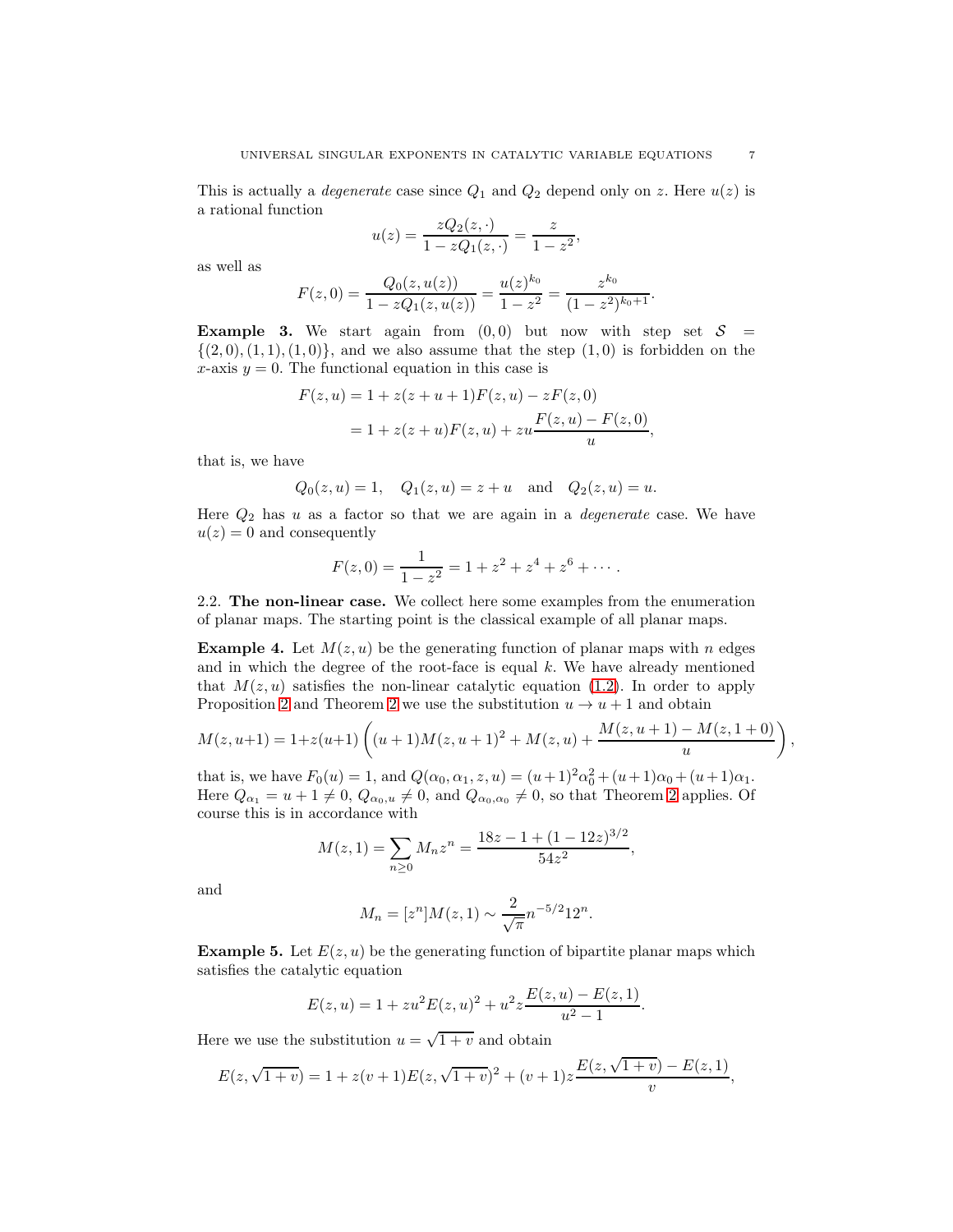which is of a type where Theorem [2](#page-4-0) applies:

$$
F(v) = 1, \quad Q(\alpha_0, \alpha_1, z, v) = \alpha_0^2(v + 1) + \alpha_1(v + 1).
$$

**Example 6.** Next let  $B(z, u)$  be the generating function of 2-connected planar maps. It satisfies

$$
B(z, u) = z2u + zuB(z, u) + u(z + B(z, u))\frac{B(z, u) - B(z, 1)}{u - 1}.
$$

After substituting u by  $u + 1$  we obtain

$$
B(z, u+1) = z2(u+1) + z(u+1)B(z, u+1) + (u+1)(z+B(z, u+1))\frac{B(z, u+1) - B(z, 1)}{u}
$$

,

which is not exactly of the form [\(1.5\)](#page-1-2). Nevertheless the same methods as in the proof of Theorem [2](#page-4-0) apply – we just have to observe that the analogue of the system of equations  $(4.2)$  has proper positive power series solutions – and we obtain the same result.

**Example 7.** Finally let  $T(z, u)$  the generating function for planar triangulations, which satisfies

$$
T(z, u) = (1 - uT(z, u)) + (z + u)T(z, u)^{2} + z(1 - uT(z, u))\frac{T(z, u) - T(z, 0)}{u}.
$$

In order to get rid of the negative sign we use the substitution  $\tilde{T}(z, u) = T(z, u)/(1-\epsilon)$  $u(x, u)$  and we obtain

$$
\widetilde{T}(z,u) = 1 + u\widetilde{T}(z,u) + z(1 + \widetilde{T}(z,u))\frac{\widetilde{T}(z,u) - \widetilde{T}(z,0)}{u}.
$$

<span id="page-7-0"></span>Again this is not precisely of the form [\(1.5\)](#page-1-2) but our methods apply once more. Note that  $\widetilde{T}(z, 0) = T(z, 0)$ .

# 3. Proofs of Proposition [1](#page-2-2) and Theorem [1](#page-3-2)

3.1. Proof of Proposition [1.](#page-2-2) As already mentioned in the introduction, we rewrite  $(1.7)$  as

$$
M(z, u) (u - zuQ1(z, u) - zQ2(z, u)) = uQ0(z, u) - zM(z, 0)Q2(z, u).
$$

It is clear that if  $u = u(z)$  satisfies

<span id="page-7-1"></span>
$$
u = zQ_2(z, u) + zuQ_1(z, u), \tag{3.1}
$$

then the kernel  $K(z, u) = u - zuQ_1(z, u) - zQ_2(z, u)$  is identically zero, which implies that  $M(z, 0)$  is given by  $M(z, 0) = u(z)Q_0(z, u(z))/(zQ_2(z, u(z))).$  Since  $zQ_2(z, u(z)) = u(z)(1 - zQ_1(z, u(z))),$  we also have

$$
M(z,0) = \frac{Q_0(z, u(z))}{1 - zQ_1(z, u(z))},
$$

as claimed.

Finally we mention that Equation [\(3.1\)](#page-7-1) has always a unique power series solution  $u = u(z)$  with  $u(0) = 0$ . On a formal level this is immediately clear by comparing coefficients and rewriting  $(3.1)$  as a recurrence for the coefficients of  $u(z)$ . However, [\(3.1\)](#page-7-1) can be also seen as a fixed point equation, which is a contraction if z and u are sufficiently small. This means that the recurrence  $u_0(z) = 0$ ,  $u_{k+1}(z) =$  $zQ_2(z, u_k(z)) + zu_k(z)Q_1(z, u_k(z)), k \ge 0$ , has an analytic limit  $u(z)$ , provided that z is sufficiently small in modulus.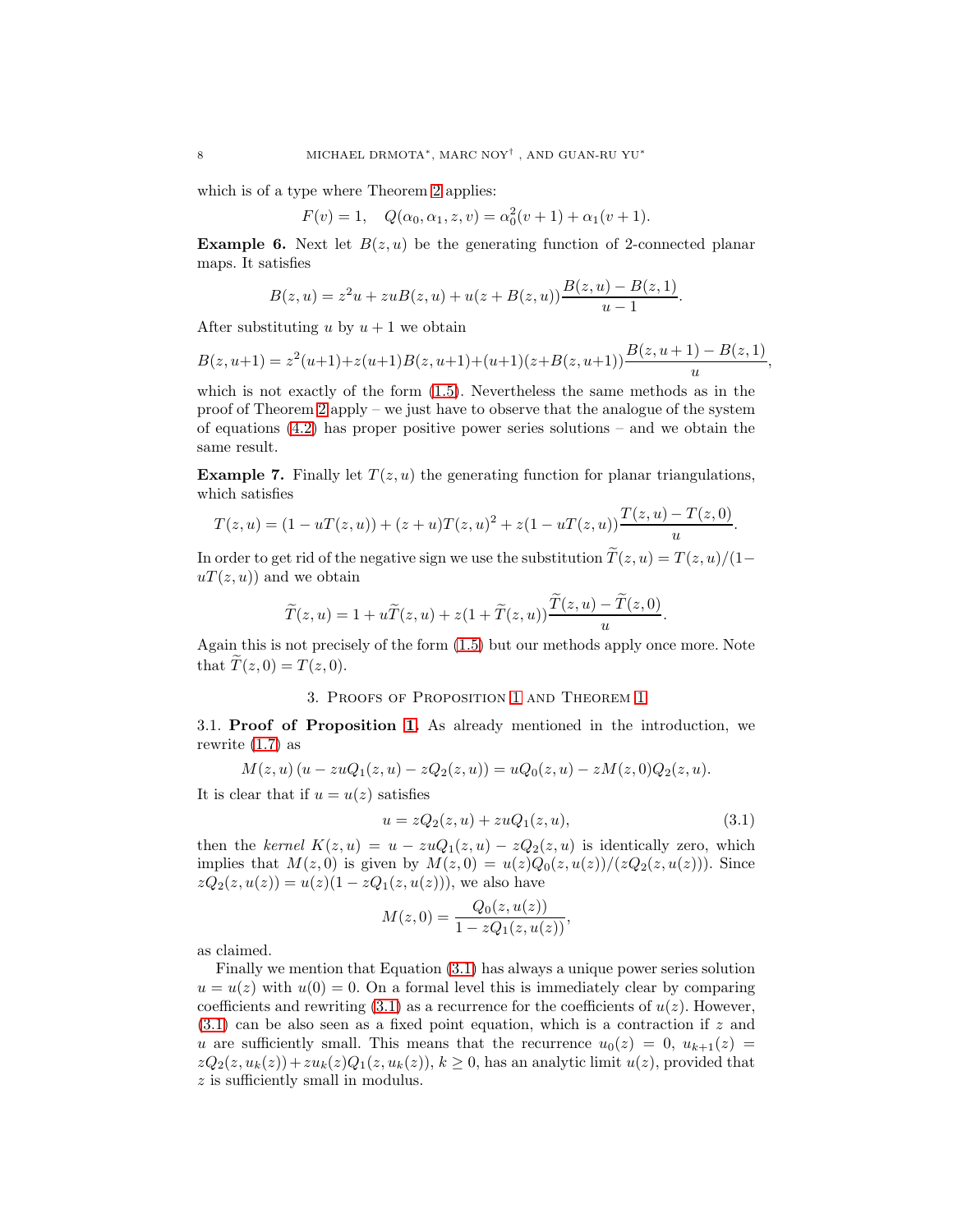3.2. **Proof of Theorem [1.](#page-3-2)** Since  $u(z)$  has non-negative coefficients the dominant singularity is positive and equals the radius of convergence of  $u(z)$ .

We do not comment on the *degenerate cases* that are discussed after Theorem [1,](#page-3-2) since there are only rational functions. In the non-degenerate case Equation [\(3.1\)](#page-7-1) is a non-linear positive polynomial equation for  $u(z)$ . Here it follows by general considerations that  $u(z)$  has a square-root singularity at the radius of convergence  $z_0$ 

$$
u(z) = u_0 + u_1(1 - z/z_0)^{1/2} + u_2(1 - z/z_0) + u_3(1 - z/z_0)^{3/2} + \cdots,
$$

where  $z_0 > 0$  and  $u_0 > 0$  are (uniquely) given by the system of equations

$$
u_0 = z_0 Q_2(z_0, u_0) + z_0 u_0 Q_1(z_0, u_0),
$$
  
\n
$$
1 = z_0 Q_{2,u}(z_0, u_0) + z_0 Q_1(z_0, u_0) + z_0 u_0 Q_{1,u}(z_0, u_0).
$$

See [\[1\]](#page-20-4) and [\[5\]](#page-20-5) for details. In particular we have  $u_1 < 0$ .

More precisely,  $u(z)$  can be represented as  $u(z) = z^a U(z^b)$ , where  $a \geq 0, b \geq 1$ , and  $U(z)$  has also a square-root singularity at  $z = z_0^{1/b}$ , that is the only singularity on the circle  $|z| \leq z_0^{1/b}$ . In particular it follows that the coefficients of  $U_k = [z^k]U(z)$ are asymptotically given by  $U_k \sim ck^{-3/2} z_0^{-k/b}$  for some  $c > 0$ . With the help of  $U(z)$  we can now completely describe  $M(z, 0)$  and directly deduce [\(1.10\)](#page-3-4).

## 4. Proof of Proposition [2](#page-3-3) and Theorem [2](#page-4-0)

<span id="page-8-0"></span>4.1. Proof of Proposition [2.](#page-3-3) As mentioned in the introduction, general catalytic equations can be solved with the help of the method of Bousquet-Mélou and Jehanne [\[4\]](#page-20-2). For this purpose we set

<span id="page-8-2"></span>
$$
P(x_0, x_1, z, u) = F_0(u) + zQ(x_0, (x_0 - x_1)/u, z, u) - x_0.
$$
\n(4.1)

The next step is to find functions  $x_0 = f(z)$ ,  $x_1 = y(z)$ , and  $u = u(z)$  such that  $P = 0, P_{x_0} = 0$ , and  $P_u = 0$ . In our situation this means that

$$
f(z) = F_0(u(z)) + zQ(f(z), (f(z) - y(z))/u(z), z, u(z)),
$$
  
\n
$$
1 = zQ_{\alpha_0}(f(z), (f(z) - y(z))/u(z), z, u(z))
$$
  
\n
$$
+ \frac{z}{u(z)}Q_{\alpha_1}(f(z), (f(z) - y(z))/u(z), z, u(z)),
$$
  
\n
$$
0 = F'_0(u(z)) + zQ_u(f(z), (f(z) - y(z))/u(z), z, u(z))
$$
  
\n
$$
- z\frac{f(z) - y(z)}{u(z)^2}Q_{\alpha_1}(f(z), (f(z) - y(z))/u(z), z, u(z)).
$$

In order to simplify this system we set  $w = w(z) = (f(z) - y(z)) / u(z)$ , multiply the second equation by  $u(z)$  and replace  $zQ_{\alpha_1}/u(z)$  by  $1 - zQ_{\alpha_0}$  in the third equation. This leads to the system

<span id="page-8-1"></span>
$$
f(z) = F_0(u(z)) + zQ(f(z), w(z), z, u(z)),
$$
  
\n
$$
u(z) = zu(z)Q_{\alpha_0}(f(z), w(z), z, u(z)) + zQ_{\alpha_1}(f(z), w(z), z, u(z)),
$$
  
\n
$$
w(z) = F'_0(u(z)) + zQ_u(f(z), w(z), z, u(z)) + zw(z)Q_{\alpha_0}(f(z), w(z), z, u(z)),
$$
\n(4.2)

which is precisely  $(1.11)$ . This is a (so-called) positive polynomial system of equations for the unknown functions  $f(z)$ ,  $w(z)$ , and  $u(z)$ ; recall that the coefficients of  $F_0$  and Q are non-negative. It is easy to show that the system  $(4.2)$  has unique power series solutions with  $f(0) = F_0(0)$ ,  $w(0) = F'_0(0)$ ,  $u(0) = 0$  and non-negative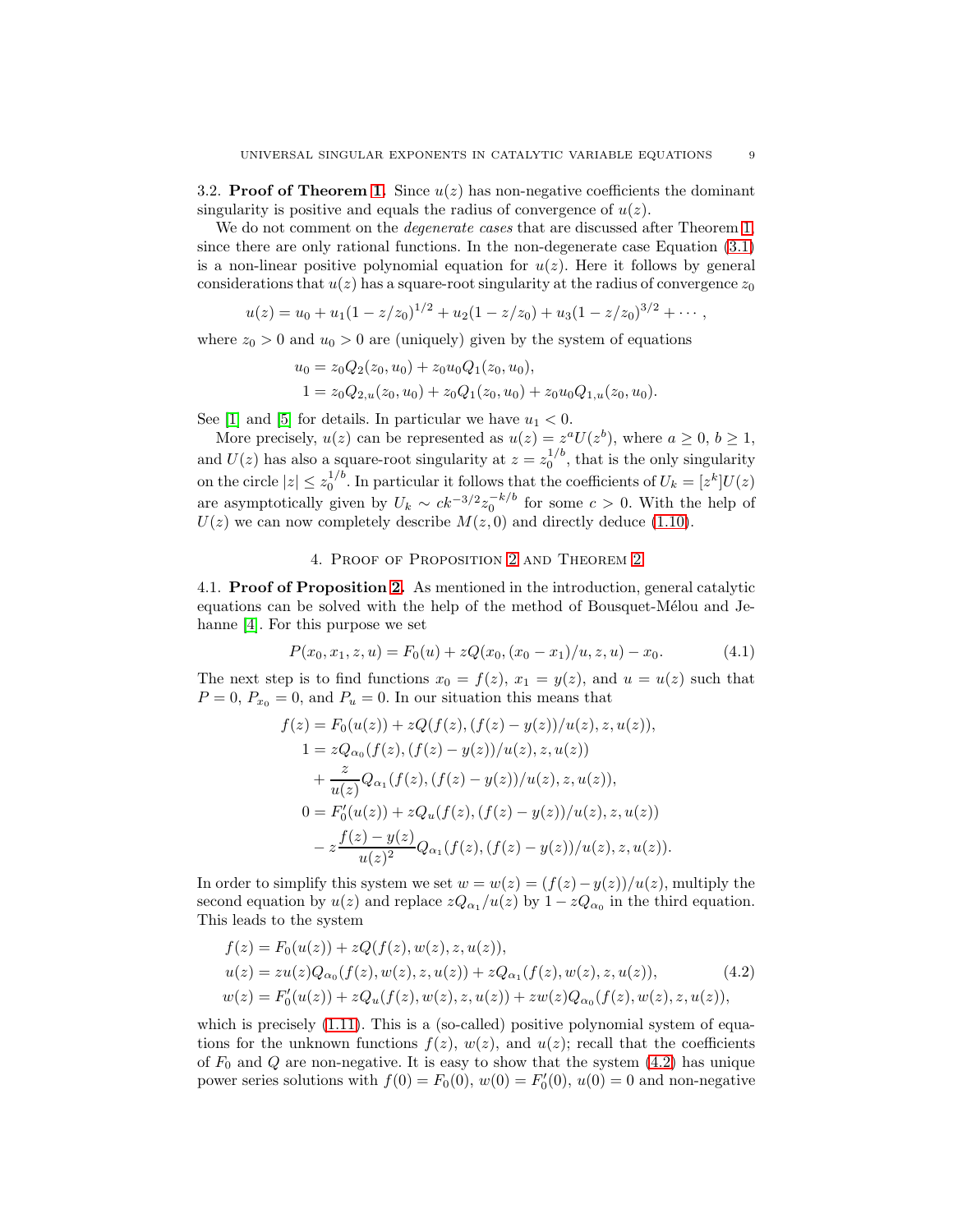coefficients. Thus,  $y(z) = f(z) - u(z)w(z)$  is a power series, too, and consequently  $M(z, 0) = y(z) = f(z) - u(z)w(z).$ 

4.2. Proof of Theorem [2.](#page-4-0) Positive polynomial systems of equations are discussed in detail in [\[1\]](#page-20-4). In particular if the system is strongly connected then we know that there is a common dominant singularity  $z_0$  and  $f(z)$ ,  $w(z)$ , and  $u(z)$  have a square root singularity at  $z_0$  of the form  $(1.9)$ :

<span id="page-9-2"></span>
$$
f(z) = f_0 + f_1 Z + f_2 Z^2 + f_3 Z^3 + \cdots,
$$
  
\n
$$
u(z) = u_0 + u_1 Z + u_2 Z^2 + u_3 Z^3 + \cdots,
$$
  
\n
$$
w(z) = w_0 + w_1 Z + w_2 Z^2 + w_3 Z^3 + \cdots,
$$
\n(4.3)

with  $Z = \sqrt{1 - z/z_0}$  and where  $f_1 < 0$ ,  $u_1 < 0$  and  $w_1 < 0$ . Thus, it follows that  $M(z, 0) = y(z) = f(z) - w(z)u(z)$  has also the same kind of singularity:

<span id="page-9-0"></span>
$$
y(z) = y_0 + y_1 Z + y_2 Z^2 + y_3 Z^3 + \cdots
$$
 (4.4)

Hence, in order to complete the proof of Theorem [2](#page-4-0) we have to show the following properties:

- (1) If  $Q_{\alpha_0 u} \neq 0$  then the system [\(4.2\)](#page-8-1) is strongly connected.
- (2) We have  $y_1 = 0$  in the expansion [\(4.4\)](#page-9-0).

(3) If  $F_0'(0) = 0$  and  $Q_{\alpha_1}(F_0(0), 0, 0, 0) \neq 0$  then  $y_3 > 0$  in the expansion [\(4.4\)](#page-9-0). With these properties the singular structure of  $M(z, 0)$  at  $z_0$  is precisely of the form  $(1.12)$ . Furthermore, the asymptotics of  $M_n$  follows in the following way. Since the system [\(4.2\)](#page-8-1) is non-linear and strongly connected we know from [\[1\]](#page-20-4) that there exists  $a_1, a_2, a_3 \geq 0$  and  $b \geq 1$  such that  $f(z) = z^{a_1} F(z^b), w(z) = z^{a_2} W(z^b)$  $u(z) = z^{a_3}U(z^b)$ , where F, W, and U have square-root singularities at  $z = z_0^{1/b}$ but no other singularities on the circle  $|z| \leq z_0^{1/b}$ . It also follows that  $M(z, 0) =$  $z^{a_1}F(z^b) - z^{a_2+a_3}W(z^b)U(z^b)$ . If  $a_1 \not\equiv a_2 + a_3 \mod b$  then  $M(z, 0)$  would have negative coefficients  $M_n$  for  $n \equiv a_2 + a_3 \mod b$  which is impossible. Thus,  $a_1 \equiv a_2 + a_3 \mod b$  $a_2 + a_3$  mod b and we have positive coefficients for  $n \equiv a_1 \mod b$  (if n is sufficiently large) and zero coefficients else. From  $M(z, 0) = z^{a_1} \widetilde{M}(z^b)$ , where  $\widetilde{M}(z)$  has  $z = z_0^{1/b}$ as a singularity of type [\(1.12\)](#page-4-1) and no other singularities on the circle  $|z| \leq z_0^{1/b}$ , we obtain the asymptotics [\(1.13\)](#page-4-2).

Finally we comment on the computation of  $z_0$ . Let  $\mathbf{J} = \mathbf{J}(f, w, u, z)$  denote the Jacobian matrix (with derivatics with respect to  $f, w, u$ ) of the right hand side of [\(4.2\)](#page-8-1). Then we consider the extended system of equations

<span id="page-9-1"></span>
$$
f_0 = F_0(u_0) + z_0 Q(f_0, w_0, z_0, u_0),
$$
  
\n
$$
u_0 = z_0 u_0 Q_{\alpha_0}(f_0, w_0, z_0, u_0) + z_0 Q_{\alpha_1}(f_0, w_0, z_0, u_0),
$$
  
\n
$$
w_0 = F'_0(u_0) + z_0 Q_u(f_0, w_0, z_0, u_0) + z_0 w_0 Q_{\alpha_0}(f_0, w_0, z_0, u_0).
$$
  
\n
$$
0 = \det(\mathbf{I} - \mathbf{J}(f_0, w_0, u_0, z_0))
$$
\n(4.5)

and search for the unique positive solution  $(f_0, w_0, u_0, z_0)$  such that the spectral radius of  $\mathbf{J}(f_0, w_0, u_0, z_0)$  equals 1. This gives the correct value  $z_0$ .

4.2.1. Strong connectedness. Let  $y_j = F_j(z, y_1, \ldots, y_d)$  a d-dimensional system of equations. The dependency di-graph of such a system consists of vertices  $\{y_1, \ldots, y_d\}$  and there is an oriented edge from  $y_i$  to  $y_i$  if  $F_j$  depends on  $y_i$ , that is,  $F_{j,y_i} \neq 0$ . We say that the system is strongly connected if the dependency di-graph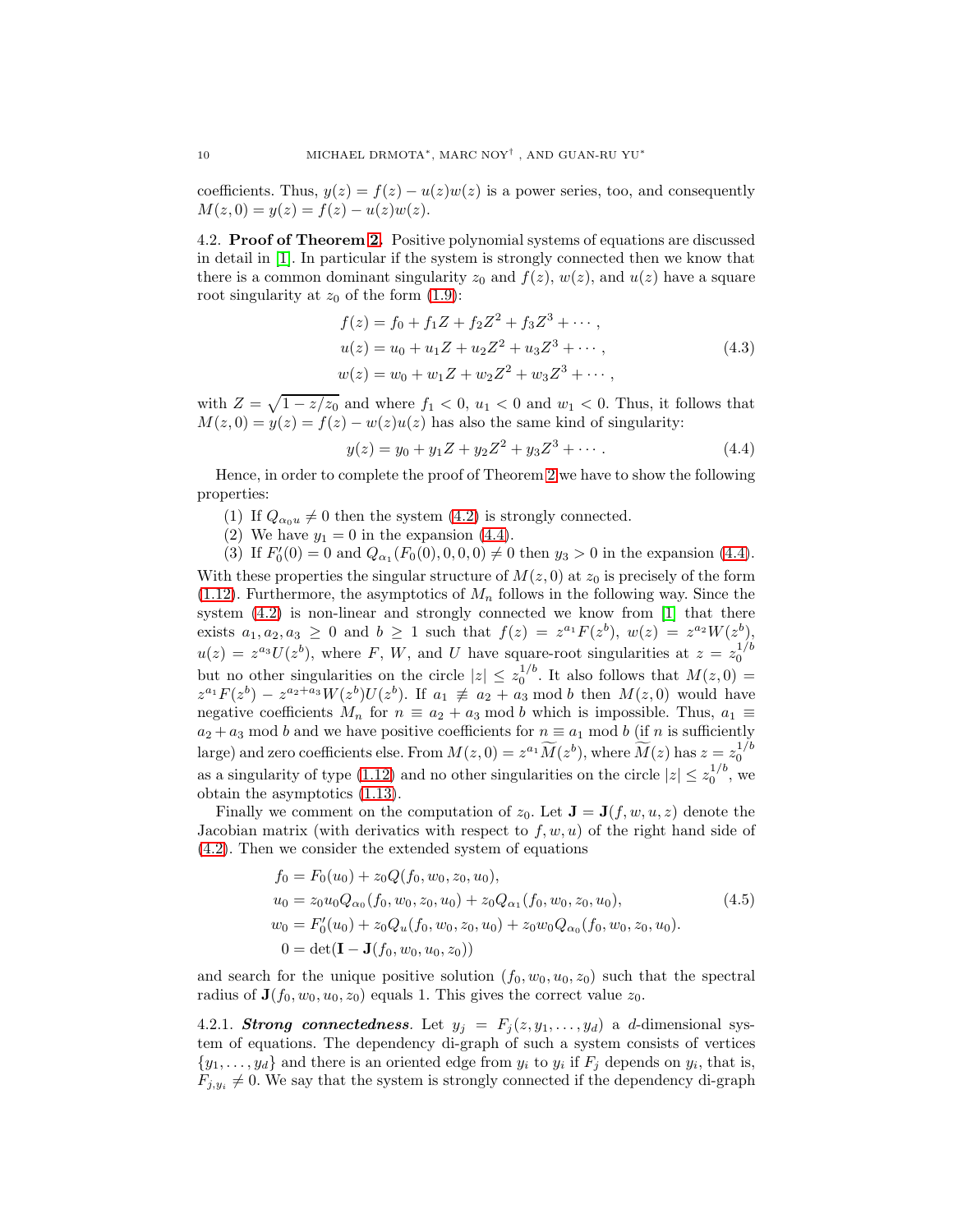is strongly connected (see [\[1,](#page-20-4) [5\]](#page-20-5)). In our present situation our vertex set is  $\{f, u, w\}$ . By assumption we have  $Q_{\alpha_1} \neq 0$ . Thus, there is always an edge from w to f.

Suppose first the  $Q_{\alpha_0\alpha_0}\neq 0$ . Then by the second equation there is an edge from f to u. By assumption we always have  $Q_{\alpha_0u} \neq 0$  which implies that there is an edge from u to w. This implies a circle  $w \to f \to u \to w$  and consequently stongly connectedness.

Second suppose that  $Q_{\alpha_0\alpha_1} \neq 0$  or  $Q_{\alpha_1\alpha_1} \neq 0$ . In this case there is certainly an edge from w to u. Furthermore, since  $Q_{\alpha_0 u} \neq 0$  there is an edge from u to w and another one from  $f$  to  $w$ . This again leads to a strongly connected di-graph and completes the proof of the first assertion.

4.2.2. The condition  $y_1 = 0$ . In order to prove that  $y_1$  vanishes we recall first the approach by Bousquet-Mélou and Jehanne  $[4]$ . Starting with the function  $P(x_0, x_1, z, u)$  that is given by [\(4.1\)](#page-8-2) we have to solve the system

$$
P(f(z), y(z), z, u(z)) = 0,P_{x_0}(f(z), y(z), z, u(z)) = 0,P_u(f(z), y(z), z, u(z)) = 0.
$$
\n(4.6)

Instead of searching for the functions  $f(z)$ ,  $u(z)$  and  $w(z)$  we equivalently search for  $f(z)$ ,  $y(z)$  and  $u(z)$ . It is also immediately clear that the singular condition for the system  $(1.11)$  implies that the system  $(4.6)$  gets singular too. Consequently the functional determinant has to be zero, evaluated at  $(f(z_0), y(z_0), z_0, u(z_0))$ . Since  $P_{x_0} = P_u = 0$ , we get

$$
\det \left( \begin{array}{ccc} P_{x_0} & P_{x_1} & P_u \\ P_{x_0x_0} & P_{x_0x_1} & P_{x_0u} \\ P_{x_0u} & P_{x_1u} & P_{uu} \end{array} \right) = -P_{x_1} \left( P_{x_0x_0} P_{uu} - P_{x_0u}^2 \right) = 0.
$$

Otherwise the implicit function theorem would imply that there is an analytic continuation. Since  $P_{x_1} = -zQ_{\alpha_1}/u \neq 0$  (by assumption  $Q_{\alpha_1} \neq 0$ ) we obtain the relation  $P_{x_0x_0}P_{uu} = P_{x_0u}^2$ .

We now discuss the analytic function P at the point  $(f_0, y_0, z_0, u_0)$  =  $(f(z_0), y(z_0), z_0, u(z_0))$  in more detail. We already know that  $P_{x_0} = 0$ . However, by differentiating [\(4.1\)](#page-8-2) and using  $F'_{0}(0) = 0$  it follows that

$$
P_{x_0x_0} = z_0 Q_{\alpha_0 \alpha_0} + 2 \frac{z_0}{u_0} Q_{\alpha_0 \alpha_1} + \frac{z_0}{u_0^2} Q_{\alpha_1 \alpha_1} > 0.
$$

Hence by the Weierstrass preparation theorem<sup>[2](#page-10-1)</sup> [\[12\]](#page-20-6) it follows that  $P$  can be locally written as

$$
P(x_0, x_1, z, u) = K(x_0, x_1, z, u) ((x_0 - G(x_1, z, u))^2 - H(x_1, z, u)), \qquad (4.7)
$$

where K, G and H are analytic function with the properties that  $K(f_0, y_0, z_0, u_0) \neq$ 0,  $G(y_0, z_0, u_0) = f_0$ , and  $H(y_0, z_0, u_0) = 0$ .

<span id="page-10-0"></span>

<span id="page-10-1"></span><sup>&</sup>lt;sup>2</sup>The Weierstrass preparation theorem says that every non-zero function  $F(z_1, \ldots, z_d)$ with  $F(0, \ldots, 0) = 0$  that is analytic at  $(0, \ldots, 0)$  has a unique factorisation  $F(z_1, \ldots, z_d) = K(z_1, \ldots, z_d)W(z_1, z_2, \ldots, z_d)$  into analytic factors, where  $K(0, \ldots, 0) \neq 0$  and  $W(z_1, z_2, \ldots, z_d) = z_1^d + z_1^{d-1} g_1(z_2, \ldots, z_d) + \cdots + g_d(z_2, \ldots, z_d)$  is a so-called Weierstrass polynomial, that is, all  $g_j$  are analytic and satisfy  $g_j (0, \ldots, 0) = 0$ .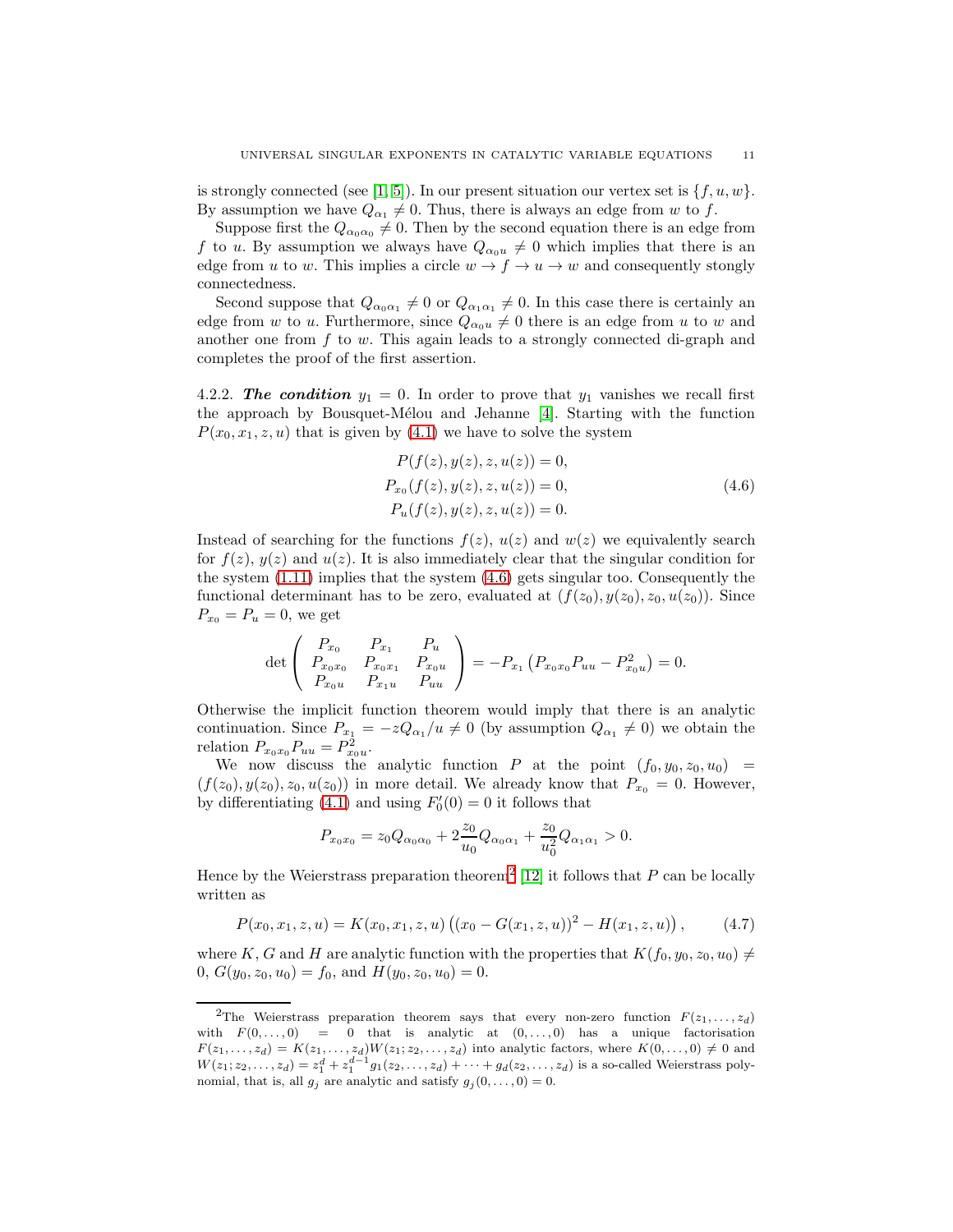Since  $P = 0$  if and only if  $(f - G)^2 = H$  and

$$
P_{x_0} = K_{x_0} ((f - G)^2 - H) + 2K(f - G),
$$
  
\n
$$
P_u = K_u ((f - G)^2 - H) + K (-2(f - G)G_u - H_u)
$$

it follows from [\(4.6\)](#page-10-0) that

$$
H(y(z), z, u(z)) = 0 \text{ and } H_u(y(z), z, u(z)) = 0
$$
\n(4.8)

for z close to  $z<sub>0</sub>$ . We note that this is precisely a system of equations that appears in the context of the quadratic method (see [\[4,](#page-20-2) [8\]](#page-20-7)).

Next we will show how the singular condition  $P_{x_0x_0}P_{uu} = P_{x_0u}^2$  translates into  $H_{uu}(y_0, z_0, u_0) = 0.$  Since

$$
P_{x_0x_0} = K_{x_0x_0} ((f - G)^2 - H) + 4K_{x_0}(f - G) + 2K,
$$
  
\n
$$
P_{uu} = K_{uu} ((f - G)^2 - H) + 2K_u (-2(f - G)G_u - H_u)
$$
  
\n
$$
+ K (2G_u^2 - 2(f - G)G_{uu} - H_{uu}),
$$
  
\n
$$
P_{x_0u} = K_{x_0u} ((f - G)^2 - H) + 2K_u(f - G) + K_{x_0} (-2(f - G)G_u - H_u)
$$
  
\n
$$
+ K (-2G_u - 2(f - G)G_{x_0u})
$$

it follows that we have

$$
P_{x_0x_0} = 2K,
$$
  
\n
$$
P_{uu} = (2G_u^2 - H_{uu})K,
$$
  
\n
$$
P_{x_0u} = -2G_uK
$$

for  $(y, z, u) = (y_0, z_0, u_0)$ . Consequently the condition  $P_{x_0x_0}P_{uu} = P_{x_0u}^2$  implies  $H_{uu}(y_0, z_0, u_0) = 0.$ 

In a similar (but much easier way) it also follows that that  $P_{x_1} = -KH_{x_1}$ . This also implies that  $H_{x_1} \neq 0$  since  $P_{x_1} \neq 0$  (by assumption  $Q_{\alpha_1} \neq 0$ ).

Nest we recall that  $u(z)$  and  $y(z) = f(z) - u(z)w(z)$  have singular (and convergent) expansions of the form

$$
u(z) = u_0 + u_1 Z + u_2 Z^2 + u_3 Z^3 + \cdots,
$$
  

$$
y(z) = y_0 + y_1 Z + y_2 Z^2 + y_3 Z^3 + \cdots,
$$

where  $Z = \sqrt{1 - z/z_0}$  and  $u_1 < 0$ . By using the Taylor expansion of H at  $(y_0, z_0, u_0)$ and the property  $H(y(z), z, u(z)) = 0$  it follows that

$$
0 = H_{x_1} (y_1 Z + y_2 Z^2 + y_3 Z^3 + \cdots) - z_0 H_z Z^2 + \frac{1}{2} H_{x_1 x_1} (y_1^2 Z^2 + 2 y_1 y_2 Z^3 + \cdots)
$$
  
+  $H_{x_1 u} (y_1 u_1 Z^2 + (y_1 u_2 + y_2 u_1) Z^3 + \cdots) - z_0 H_{z u} (u_1 Z^3 + \cdots)$   
-  $z_0 H_{x_1 z} (y_1 Z^3 + \cdots) + \frac{1}{6} H_{uuu} (u_1^3 Z^3 + \cdots) + \frac{1}{2} H_{x_1 uu} (u_1^2 y_1 Z^3 + \cdots)$   
+  $\frac{1}{2} H_{x_1 x_1 u} (u_1 y_1^2 Z^3 + \cdots) + \frac{1}{6} H_{x_1 x_1 x_1} (y_1^3 Z^3 + \cdots) + O(Z^4).$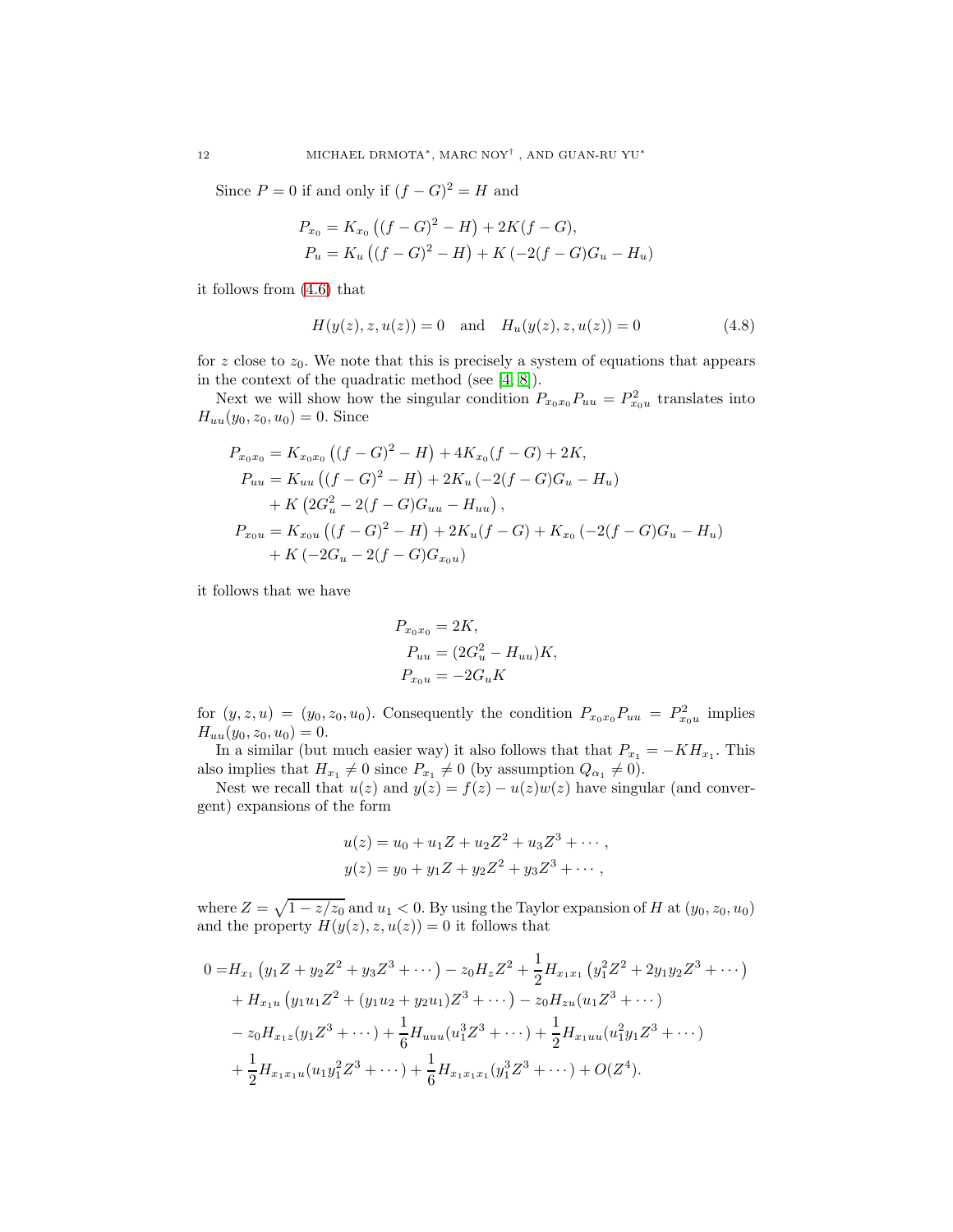By comparing coefficients of  $Z$  this implies

$$
0 = H_{x_1}y_1,
$$
  
\n
$$
0 = H_{x_1}y_2 - z_0H_z + \frac{1}{2}H_{x_1x_1}y_1^2 + H_{x_1u}y_1u_1,
$$
  
\n
$$
0 = H_{x_1}y_3 + H_{x_1x_1}y_1y_2 + H_{x_1u}(y_1u_2 + y_2u_1) - z_0H_{zu}u_1 - z_0H_{yz}y_1 + \frac{1}{6}H_{uuu}u_1^3
$$
  
\n
$$
+ \frac{1}{2}H_{x_1uu}u_1^2y_1 + \frac{1}{2}H_{x_1x_1u}u_1y_1^2 + \frac{1}{6}H_{x_1x_1x_1}y_1^3.
$$

In particular, since  $H_{x_1} \neq 0$  it follows that  $y_1 = 0$ , which completes the proof of the second property.

4.2.3. The condition  $y_3 > 0$ . By taking also into account the second and third relations above and using  $y_1 = 0$  we get

$$
y_2 = \frac{z_0 H_z}{H_{x_1}},
$$
  

$$
y_3 = \frac{u_1}{H_{x_1}} \left( z_0 H_{zu} - H_{x_1 u} y_2 - \frac{1}{6} H_{uuu} u_1^2 \right).
$$

By doing the same procedure as above for  $H_u$  (where we can only use that  $H_{uu} = 0$ ) we also get the relation

$$
H_{x_1u}y_2 - z_0H_{zu} + \frac{1}{2}H_{uuu}u_1^2 = 0.
$$
\n(4.9)

Hence  $y_3$  can be also represented as

$$
y_3 = \frac{2u_1z_0}{3H_{x_1}^2} (H_{x_1}H_{zu} - H_zH_{x_1u}).
$$

We already know that  $u_1 < 0$  and  $H_{x_1} \neq 0$ . Thus it remains to show that

<span id="page-12-3"></span><span id="page-12-0"></span>
$$
H_{x_1}H_{zu} - H_zH_{x_1} \neq 0,\t\t(4.10)
$$

where we evaluate at  $(y_0, z_0, u_0)$ . This will show that  $y_3 \neq 0$ .

By slightly more involved computations as above it follows that [\(4.10\)](#page-12-0) holds if and only if the functional determinant

$$
\Delta = \begin{vmatrix} P_{x_0} & P_{x_1} & P_z \\ P_{x_0x_0} & P_{x_0x_1} & P_{x_0z} \\ P_{x_0u} & P_{x_1u} & P_{uz} \end{vmatrix} = - P_{x_1} (P_{x_0x_0} P_{uz} - P_{x_0z} P_{x_0u}) + P_z (P_{x_0x_0} P_{ux_1} - P_{x_0x_1} P_{ux_0}) \neq 0, \quad (4.11)
$$

where we evaluate at  $(f_0, y_0, z_0, u_0)$ , so that  $P_{x_0} = 0$ .

Let us assume for a moment that [\(4.11\)](#page-12-1) is satisfied. Then by the implicit function theorem it follows that the system

<span id="page-12-2"></span><span id="page-12-1"></span>
$$
P = 0, \quad P_{x_0} = 0, \quad P_u = 0 \tag{4.12}
$$

has a unique solution  $x_0 = \tilde{f}(u)$ ,  $x_1 = \tilde{y}(u)$ ,  $z = \tilde{z}(u)$  with  $\tilde{f}(u_0) = y_0$ ,  $\tilde{y}(u_0) = y_0$ ,  $\tilde{z}(u_0) = z_0$ . Actually the converse is *almost true* and this is the strategy of our proof.

First we observe that assuming [\(4.11\)](#page-12-1) the system [\(4.12\)](#page-12-2) has a unique solution  $x_0 = \tilde{f}(u)$ ,  $x_1 = \tilde{y}(u)$ ,  $z = \tilde{z}(u)$  with  $\tilde{f}(u_0) = y_0$ ,  $\tilde{y}(u_0) = y_0$ ,  $\tilde{z}(u_0) = z_0$ . For this purpose we go back to the system [\(4.2\)](#page-8-1), which is equivalent (after the substitution  $w = (f - y)/u$ ). The essential difference is that the *free variable* of [\(4.2\)](#page-8-1) is z and in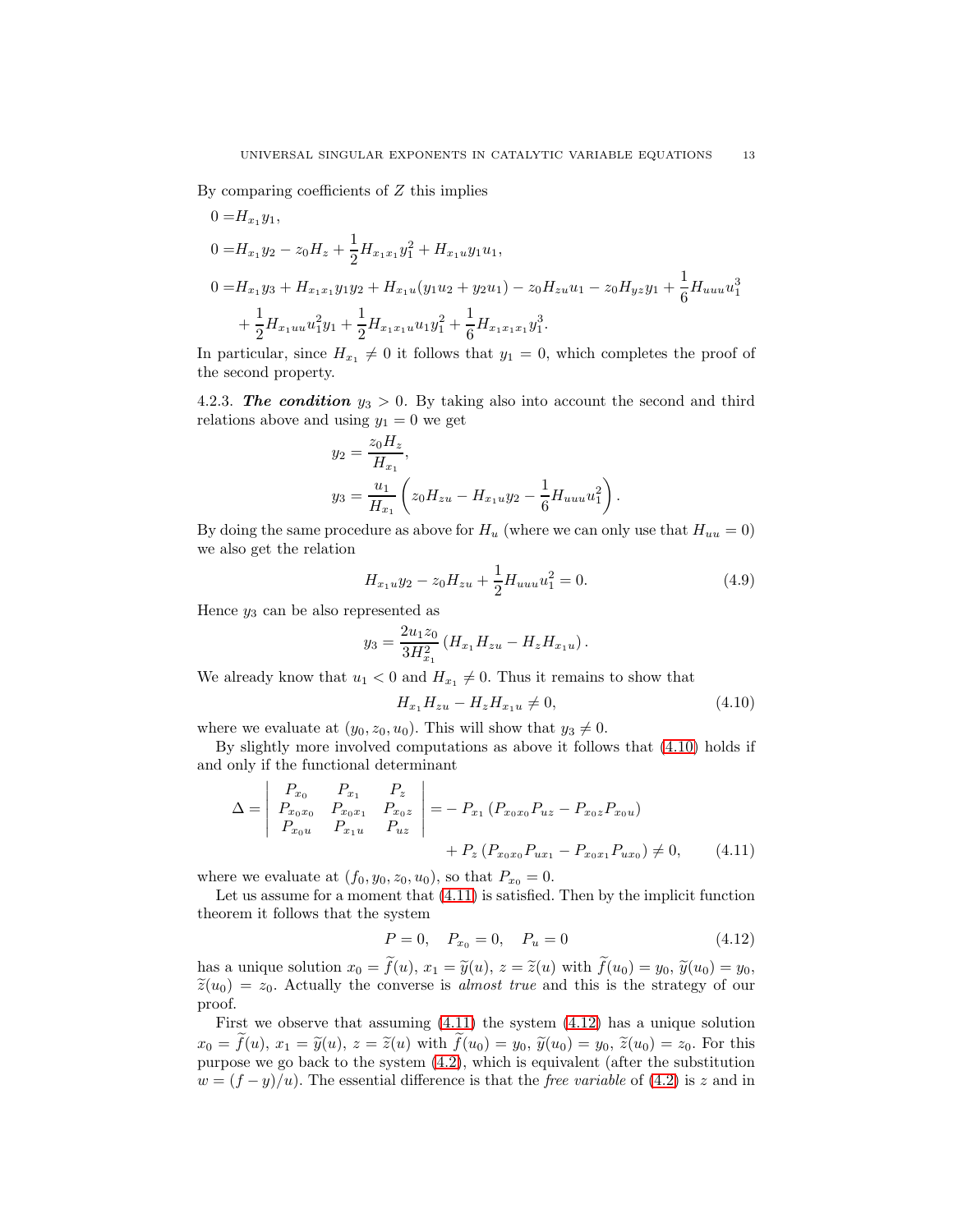[\(4.12\)](#page-12-2) it is u. From the theory of positive strongly connected polynomial systems it follows that at the critical point  $z = z_0$  there are precisely two local solutions, namely

$$
u_{+}(z) = u_{0} + u_{1}Z + u_{2}Z^{2} + u_{3}Z^{3} + \cdots \quad \text{and}
$$
  

$$
u_{-}(z) = u_{0} - u_{1}Z + u_{2}Z^{2} - u_{3}Z^{3} + \cdots
$$
 (4.13)

with  $Z = \sqrt{1 - z/z_0}$ , and similarly for  $f(z)$  and  $w(z)$ . (The method reduces the system first to a single non-linear positive equation for which this can be easily observed; see  $[1, 5]$  $[1, 5]$ .) It is immediate that the two solutions of  $(4.13)$  correspond to a single function  $z = \tilde{z}(u)$  with  $\tilde{z}'(u_0) = 0$  with  $z = \tilde{z}(u_+(z)) = \tilde{z}(u_-(z))$ , and it is clear that  $\tilde{f}(u)$  and  $\tilde{y}(u)$  are unique. This is a strong indication that [\(4.11\)](#page-12-1) should be satisfied. However, there might be exceptional situations as we argue next.

We start by solving the simpler system

<span id="page-13-0"></span>
$$
P=0, \quad P_{x_0}=0
$$

with solutions  $x_0 = \overline{f}(z, u), x_1 = \overline{y}(z, u)$  with  $\overline{f}(z_0, u_0) = f_0, \overline{y}(z_0, u_0) = y_0$ . This is certainly possible since the functional determinant  $P_{x_0}P_{x_0x_1} - P_{x_1}P_{x_0x_0} =$  $-P_{x_1}P_{x_0x_0} \neq 0$  as long as  $x_0, x_1, z, u$  are positive.

Now we substitute these solution functions into the equation  $P_u = 0$  and obtain

$$
P_u(\overline{f}(z, u), \overline{y}(z, u), z, u) = \overline{P}(z, u) = 0,
$$

that has the unique solution  $z = \tilde{z}(u)$  with  $\tilde{z}(u_0) = z_0$ . Note that

$$
\overline{P}_z = P_{ux_0} \overline{f}_z + P_{ux_1} \overline{y}_z + P_{uz} \n= P_{ux_0} \frac{P_{x_0x_1} P_z - P_{x_0z} P_{x_1}}{P_{x_1} P_{x_0x_0}} - P_{ux_1} \frac{P_z}{P_{x_1}} + P_{uz} \n= -\frac{\Delta}{P_{x_1} P_{x_0x_0}}
$$

so that  $\overline{P}_z \neq 0$  if and only if [\(4.11\)](#page-12-1) holds.

Thus, it suffices to consider an equation of the form  $\overline{P}(z, u) = 0$  for which we know that there is a unique solution  $z = \tilde{z}(u)$  with  $\tilde{z}(u_0) = z_0$ , for which we now assume that  $P_z(z_0, u_0) = 0$ . Since P is non-zero there exists  $r \ge 1$  such that  $P_z(z_0, u_0) = P_{z^2}(z_0, u_0) = \cdots = P_{z^r}(z_0, u_0) = 0$ , but  $P_{z^{r+1}}(z_0, u_0) \neq 0$ . By the Weierstrass preparation theorem there exists an analytic function  $\overline{K}(z, u)$  with  $\overline{K}(z_0, u_0) \neq 0$  and analytic functions  $c_0(u), \ldots, c_r(u)$  with  $c_i(u_0) = 0, 0 \leq j \leq r$ , such that

$$
\overline{P}(z, u) = \overline{K}(z, u) ((z - z_0)^{r+1} + c_r(u)(z - z_0)^r + \dots + c_0(u)).
$$
\n(4.14)

Since we know that there exists a unique solution  $z = \tilde{z}(u)$  with  $\tilde{z}(u_0) = z_0$  of the equation  $\overline{P}(z, u) = 0$ , it follows that the polynomial is an  $(r + 1)$ -th power:

$$
(z-z_0)^{r+1}+c_r(u)(z-z_0)^r+\cdots+c_0(u)=(z-\widetilde{z}(u))^{r+1}.
$$

Next we note that the function  $u(z)$  is strictly increasing for  $0 \leq z \leq z_0$ . Thus the inverse function  $\tilde{z}(u)$  exists for  $0 \leq u \leq u_0$  and can be analytically continued to a region G that covers the real interval  $[0, u_0]$ . (Note that by assumption  $u'(0) =$  $Q_{\alpha_1}(F_0(0), 0, 0, 0) \neq 0$  so that the inverse function  $\tilde{z}(u)$  is analytic at  $u = 0$ , too.) Since

$$
\overline{P}(z, u) = \overline{K}(z, u)(z - \tilde{z}(u))^{r+1}.
$$
\n(4.15)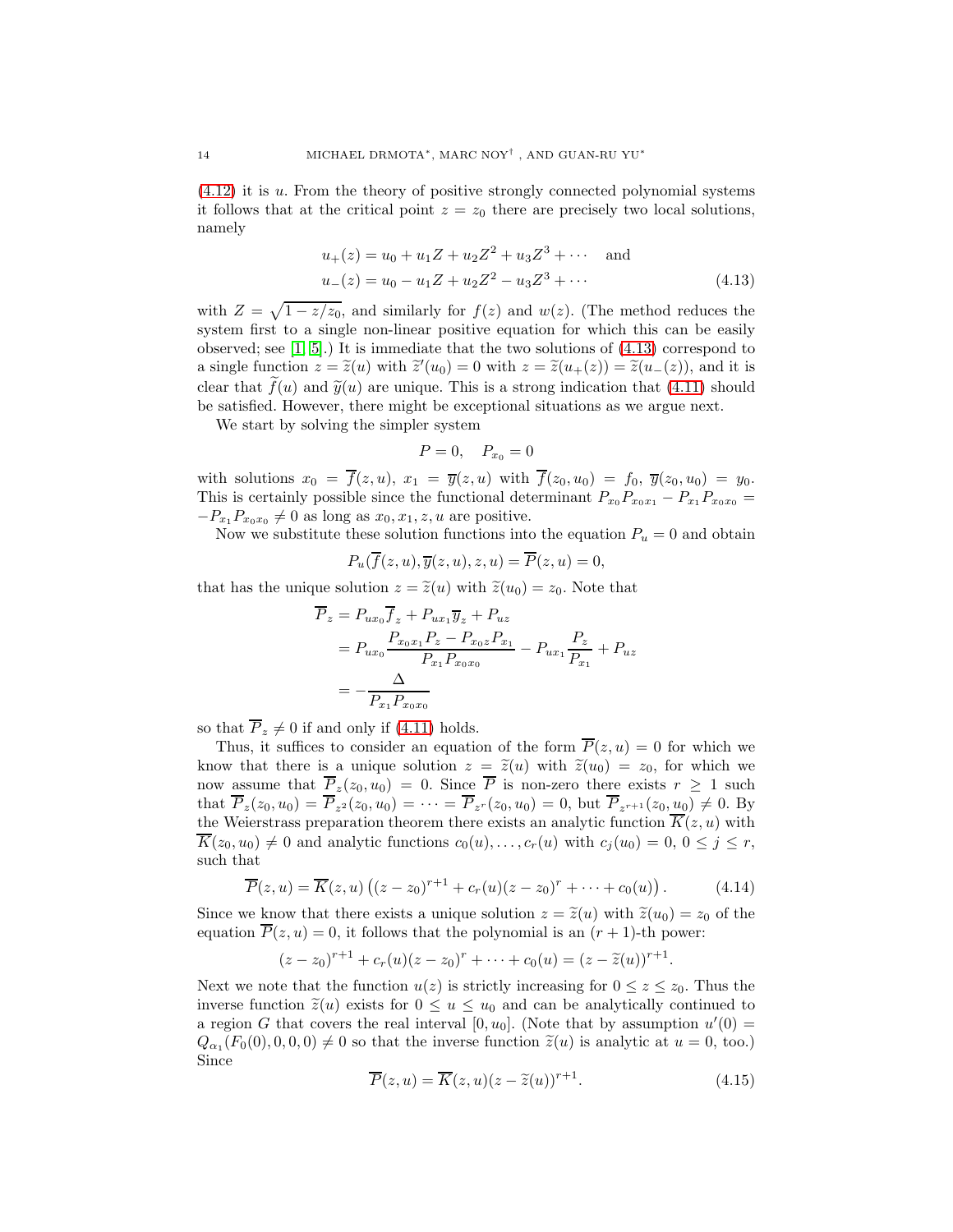holds in a neighborhood of  $(z_0, u_0)$  it follows that  $\overline{P}_z(\tilde{z}(u), u) = 0$  holds in a neighborhood of  $u_0$  and, thus, for all  $u \in G$ .

Summing up, if [\(4.11\)](#page-12-1) does not hold at  $(y_0, z_0, u_0)$ , that is,  $\Delta = 0$  at  $(f_0, y_0, z_0, u_0)$ then  $\Delta = 0$  evaluated at  $(\tilde{f}(u), \tilde{y}(u), \tilde{z}(u), u)$  for all  $u \in [0, u_0]$ .

We can now finalize the proof by showing that  $\Delta \neq 0$  for u sufficiently close to 0 provided that  $F'_0(0) = 0$ . Note first that the condition  $F'_0(0) = 0$  implies  $w(0) = 0$ , where  $w = (\tilde{f}(u) - \tilde{y}(u))/u$ . By using [\(4.1\)](#page-8-2) it follows that

$$
u^{4}\Delta = \tilde{z}(u)Q_{\alpha_{1}}(Q_{\alpha_{1}} + wQ_{\alpha_{1}\alpha_{1}} - 2wQ_{\alpha_{0}\alpha_{1}}) + O(u^{2})
$$
  
=  $\tilde{z}'(0)uQ_{\alpha_{1}}(F_{0}(0), 0, 0, 0)^{2} + O(u^{2})$   
=  $Q_{\alpha_{1}}(F_{0}(0), 0, 0, 0)u + O(u^{2}).$ 

By assumption  $Q_{\alpha_1}(F_0(0), 0, 0, 0) \neq 0$ . Hence  $\Delta$  is not identically 0, so that  $\Delta \neq 0$ for  $u$  sufficiently close to 0. As argued above this also implies that  $(4.11)$  holds, and consequently  $y_3 \neq 0$ . Since  $y(z) = M(z, 0)$  has non-negative coefficients this implies  $y_3 > 0.$ 

# 5. Central Limit Theorems for Additional Parameters

<span id="page-14-0"></span>Let  $M(z, x, u)$  denote the generating function of rooted planar maps, where the variable z corresponds to the number of edges, x to the number of vertices and  $u$ to the root face valency. Then by the usual combinatorial decomposition of maps we have

$$
M(z, x, u) = x + zu2M(z, x, u)2 + zu  $\frac{M(z, x, 1) - uM(z, x, u)}{1 - u}$ .
$$

Thus, for every positive x this is a catalytic equation of the form  $(1.5)$  so that Proposition [2](#page-3-3) and Theorem [2](#page-4-0) apply. In particular we obtain an expansion and asympotics of the form

<span id="page-14-1"></span>
$$
M(z, x, 1) = a_0(x) + a_2(x) \left(1 - \frac{z}{\rho(x)}\right) + a_3(x) \left(1 - \frac{z}{\rho(x)}\right)^{3/2} + \cdots, \quad (5.1)
$$

where  $z = \rho(x)$  satisfies the equation

$$
768 x4 z4 - 1536 x3 z4 - 512 x3 z3 + 2304 x2 z4 + 768 x2 z3 - 1536 x z4+ 96 x2 z2 + 768 x z3 + 768 z4 - 96 x z2 - 512 z3 + 96 z2 - 1 = 0
$$

with  $\rho(1) = \frac{1}{12}$  and where  $a_0(1) = \frac{4}{3}$ ,  $a_2(1) = -\frac{4}{3}$ ,  $a_3(1) = \frac{8}{3}$ , and consequently

$$
[z^{n}] M(z, x, 1) = c(x) n^{-5/2} \rho(x)^{-n} \left( 1 + O\left(\frac{1}{n}\right) \right).
$$

Actually all the functions  $\rho(x)$ ,  $c(x)$ , and  $a_i(x)$  are not only defined for positive x but extend to analytic functions around the positive real axis, and by inspection of the proof even the asymptotics can be extended to non-real  $x$  that are close to the positive real axis.

Let  $X_n$  denote the random variable equal to the number of vertices in a random planar rooted map with  $n$  edges, where each map of size  $n$  is considered to be equally likely. Then the probability generating function  $\mathbb{E}[x^{X_n}]$  can be written as

$$
\mathbb{E}[x^{X_n}] = \frac{\left[z^n\right]M(z,x,1)}{\left[z^n\right]M(z,1,1)} = \frac{c(x)}{c}\left(\frac{\rho(1)}{\rho(x)}\right)^n \left(1 + O\left(\frac{1}{n}\right)\right).
$$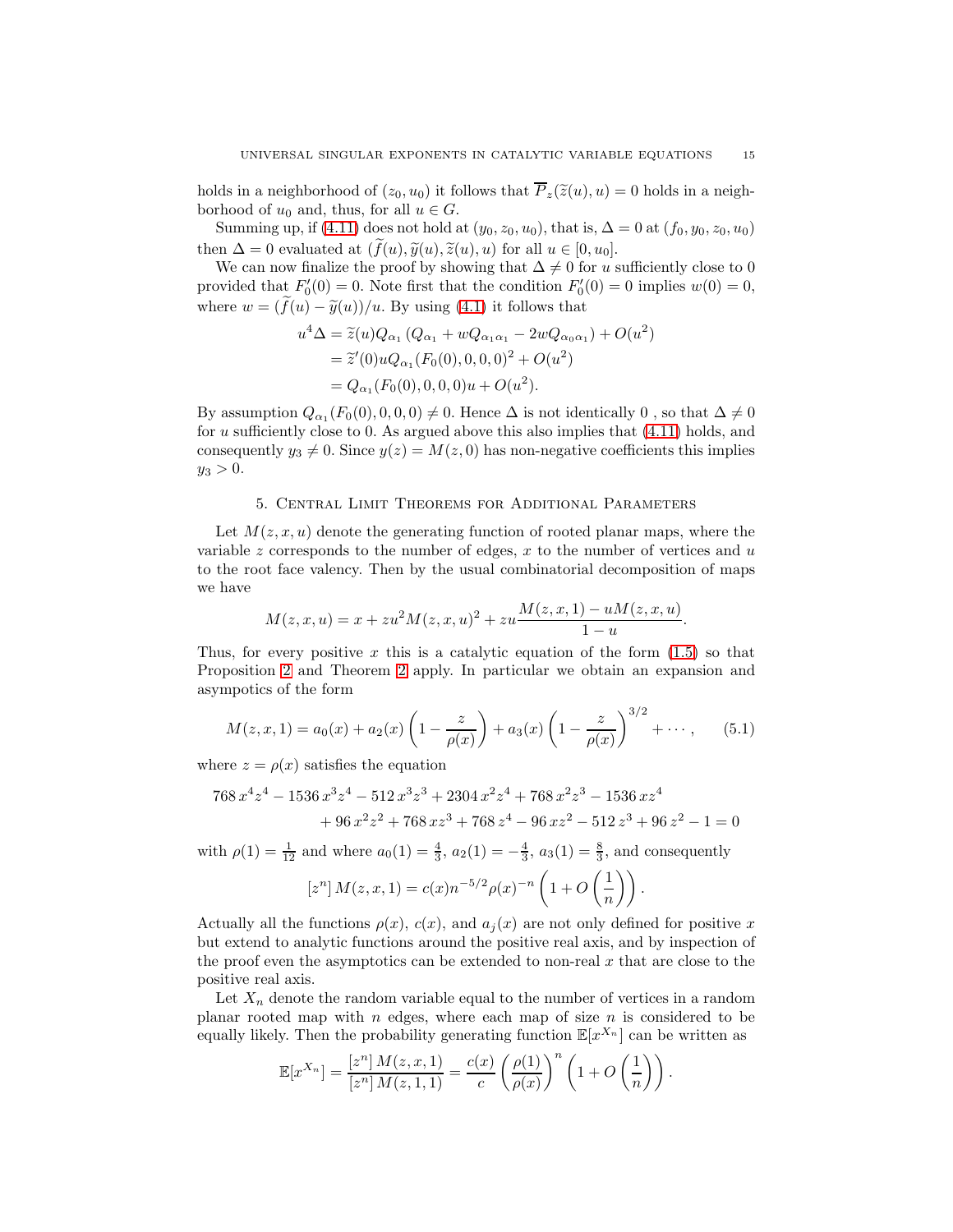At this stage we can apply standard tools (see [\[5,](#page-20-5) Chapter 2]) to obtain a central limit theorem for  $X_n$  of the form  $(X_n - \mu n)/(\sqrt{\sigma^2 n} \rightarrow \mathcal{N}(0, 1))$ , where  $\mu = -\rho'(1)/\rho(1)$  and  $\sigma^2 = \mu + \mu^2 - \rho''(1)/\rho(1)$ . Since  $\rho'(1) = -\frac{1}{24}$  and  $\rho''(1) = \frac{19}{384}$ <br>we immediately obtain  $\mu = \frac{1}{2}$  and  $\sigma^2 = \frac{5}{32}$ . We also have  $\mathbb{E}[X_n] = \mu n + O(1)$  and  $\mathbb{V}\text{ar}[X_n] = \sigma^2 n + O(1)$ . In this special case Euler's relation and duality can be used to obtain (the even more precise representation)  $\mathbb{E}[X_n] = n/2 + 1$ <sup>[3](#page-15-0)</sup>

Actually we can easily generalize Proposition [2](#page-3-3) and Theorem [2](#page-4-0) in order to obtain the following central limit theorem.

<span id="page-15-2"></span>**Theorem 3.** Suppose that Q is a polynomial in  $\alpha_0, \alpha_1, z, x, u$  with non-negative coefficients that depends (at least) on  $\alpha_1$ , that is,  $Q_{\alpha_1} \neq 0$ , and  $F_0(x, u)$  is another polynomial with non-negative coefficients. Let  $M(z, x, u)$  be the power series solution of the equation

$$
M(z, x, u) = F_0(x, u) + zQ\left(M(z, x, u), \frac{M(z, x, u) - M(z, x, 0)}{u}, z, x, u\right).
$$
 (5.2)

Furthermore assume that Q is not linear in  $\alpha_0$  and  $\alpha_1$ , that is,  $Q_{\alpha_0\alpha_0} \neq 0$ , or  $Q_{\alpha_0\alpha_1} \neq 0$  or  $Q_{\alpha_1\alpha_1} \neq 0$ . Additionally assume that  $Q_{\alpha_0u} \neq 0$ ,  $\frac{\partial F_0}{\partial u}(x,0) = 0$ ,  $Q_{\alpha_1}(0,0,1,0,0) \neq 0$  and that (according to Theorem [2\)](#page-4-0)  $[z^n] M(z,1,0) > 0$  for  $n \equiv a \mod b$ , whereas  $[z^n] M(z, 1, 0) = 0$  for  $n \not\equiv a \mod b$ .

Let  $X_n$  with  $n \equiv a \mod b$  be a sequence of random variables defined by

$$
\mathbb{E}[x^{X_n}] = \frac{[z^n] M(z, x, 1)}{[z^n] M(z, 1, 1)}.
$$

For positive x, let  $\rho(x) > 0$  denote the radius of convergence of  $z \mapsto M(z, x, 0)$ . Then  $\rho(x)$  can be extended to an analytic function around the positive real axis and we have with

$$
\mu = -\frac{\rho'(1)}{\rho(1)}, \quad \sigma^2 = \mu + \mu^2 - \frac{\rho''(1)}{\rho(1)}
$$

the following asymptotic moment properties:

$$
\mathbb{E}[X_n] = \mu n + O(1) \quad \text{and} \quad \mathbb{V}\text{ar}[X_n] = \sigma^2 n + O(1),
$$

for  $n \equiv a \mod b$ . Furthermore, if  $\sigma^2 \neq 0$  then we also have a central limit theorem of the form

$$
\frac{X_n - \mathbb{E}[X_n]}{\sqrt{\mathbb{V}\text{ar}[X_n]}} \to \mathcal{N}(0, 1) \qquad (n \equiv a \bmod b).
$$

*Proof.* It is easy to show that, for every positive x, we can apply Proposition [2](#page-3-3) and Theorem [2](#page-4-0) and obtain (for  $n \equiv a \mod b$ )

<span id="page-15-1"></span>
$$
[zn] M(z, x, 1) = c(x) n-5/2 \rho(x)-n \left(1 + O\left(\frac{1}{n}\right)\right)
$$
 (5.3)

for some positive valued function  $c(x)$ . Note that the error term comes from the remainder terms

$$
a_4(x)\left(1-\frac{z}{\rho(x)}\right)^2+O\left(\left(1-\frac{z}{\rho(x)}\right)^{5/2}\right)
$$

<span id="page-15-0"></span><sup>3</sup>This central limit theorem seems to be a folklore result. However, to the best of our knowledge it was first explicitly mentioned by the second author at the Alea-meeting 2010 in Luminy: https://www-apr.lip6.fr/alea2010/ .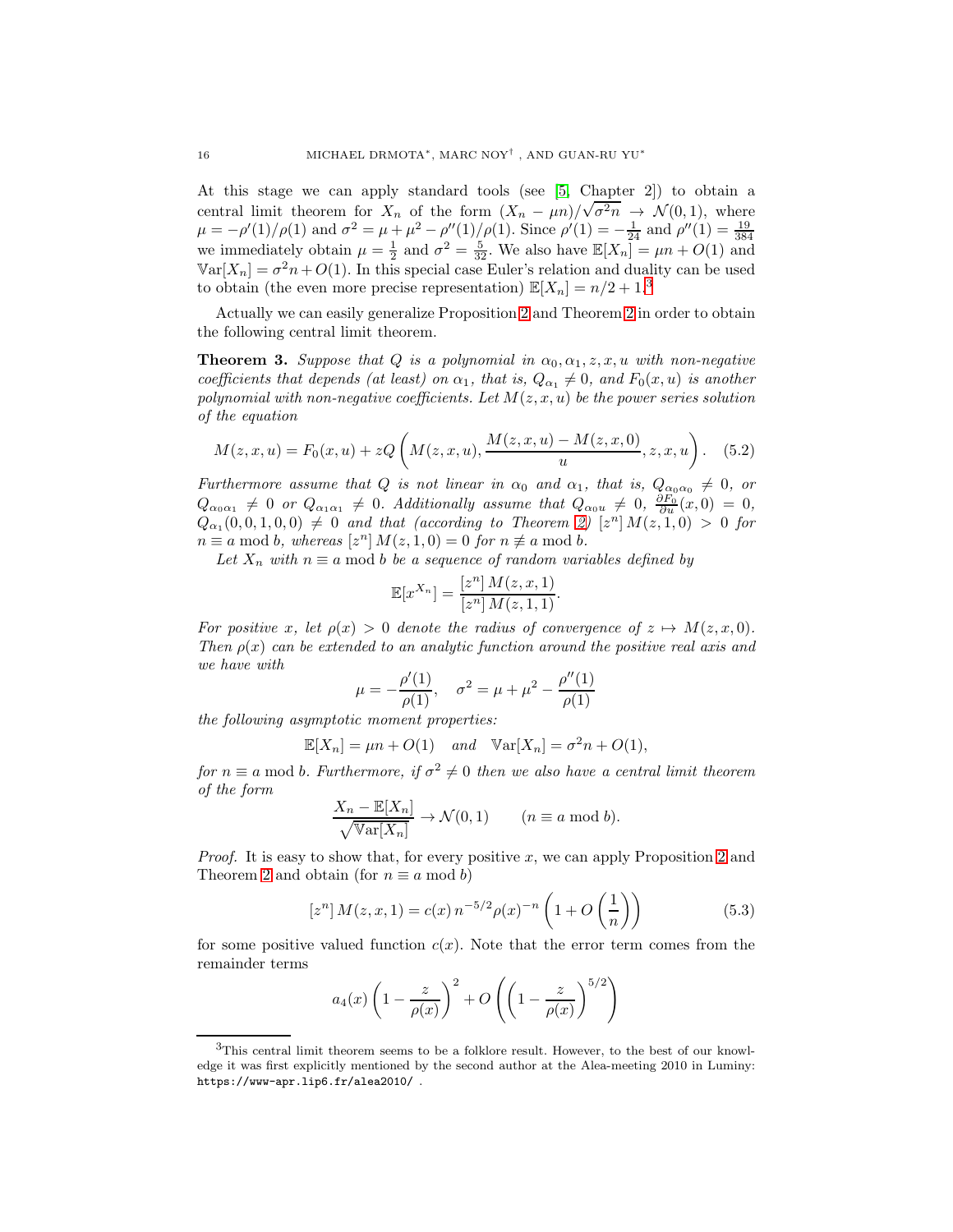in the singular expansion [\(5.1\)](#page-14-1) of  $M(z, x, 1)$ . The term  $a_4(x) (1 - z/\rho(x))^2$  has no asymptotic contribution, wheres the other term gives rise to the error term  $O(n^{-7/2}\rho(x)^{-n})$ ; see also [\[5\]](#page-20-5). This proves [\(5.3\)](#page-15-1). Furthermore, since  $F_0$  and Q are polynomials it follows that  $\rho(x)$  is an algebraic function since it is determined by the algebraic system of equations [\(4.5\)](#page-9-1), where we just have to add the algebraic dependence on x.

Actually it can be shown that  $\rho(x)$  has no singular point for  $x > 0$ . As explained in the proof of Proposition [2,](#page-3-3) we can reduce the solution of the catalytic equation to a system of three positive polynomial equations. Such a system can be reduced to a single equation  $u(x, z) = F(x, z, u(x, u))$  in one unknown function  $u = u(x, z)$ , where  $F = F(x, z, u)$  has a power series expansion with non-negative coefficients (see [\[5\]](#page-20-5)). Note that we certainly have  $F_z \neq 0$  and  $F_{uu} \neq 0$ . The system of equations that determines the values  $z = \rho(x)$  and  $u = u(x, \rho(x))$ , where the solution function  $z \mapsto u(x, u)$  gets singular, is given by

$$
u = F(x, z, u), \quad 1 = F_u(x, z, u).
$$

The functional determinant of this system, when we solve it for  $z = \rho(x)$  and  $u = u(x, \rho(x))$ , is given by

$$
F_zF_{uu}-(F_u-1)F_{uz}=F_zF_{uu}\neq 0.
$$

By the implicit function theorem  $z = \rho(x)$ , as well as  $u = u(x, \rho(x))$  are analytic. Moreover  $\rho'(x) = -F_x/F_z < 0$ , since  $F_x > 0$  and  $F_z > 0$ .

By the methods of [\[5\]](#page-20-5) it also follows that the singular expansion [\(4.3\)](#page-9-2), where Z has to replaced by  $\sqrt{1 - z/\rho(x)}$  and all coefficient functions  $f_j$ ,  $u_j$ ,  $w_j$  depend on  $x$ , can be extended to complex  $x$  that are sufficiently close to the positive real axis. Accordingly the asymptotic expansion  $(5.3)$  holds uniformly if x varies in a compact subset of the complex plane, where  $\rho(x)$  is well defined.

As mentioned above this is sufficient to prove the asymptotic expansion for  $\mathbb{E}[X_n]$ ,  $\mathbb{V}\text{ar}[X_n]$ , as well the central limit theorem.

We note the crucial point in the proof of Theorem [3](#page-15-2) was to prove a singular expansion of the form  $(5.1)$  that holds in a complex neighborhood of  $x = 1$ . We finally add a theorem for catalytic equations, where we do not necessarily have a polynomial equation with non-negative coefficients. Again, we assume that there is an additional variable  $x$ , where we non necessarily assume that the defining catalytic equations contains only non-negative coefficients. This kind of approach was first applied in [\[7\]](#page-20-8), where the number of faces of given valency in random planar maps was discussed; see below. (It was first stated without a proof in [\[9\]](#page-20-9)).

<span id="page-16-2"></span>**Theorem 4.** Suppose that  $M(z, x, u)$  and  $M_1(z, x)$  are the solutions of the catalytic equation  $P(M(z, x, u), M_1(z, x), z, x, u) = 0$ , where the function  $P(x_0, x_1, z, x, u)$  is analytic and  $M_1(z, 1)$  has a singularity at  $z = z_0$  of form

<span id="page-16-1"></span>
$$
M_1(z,1) = y_0 + y_2 \left(1 - \frac{z}{z_0}\right) + y_3 \left(1 - \frac{z}{z_0}\right)^{3/2} + \cdots, \tag{5.4}
$$

with  $y_3 \neq 0$  such that for  $x_0 = M(z_0, 1, u_0), x_1 = M_1(z_0, 1), z = z_0, x = 1, and$  $u = u_0$  we have

<span id="page-16-0"></span>
$$
P = 0
$$
,  $P_u = 0$ ,  $P_{x_0} = 0$ ,  $P_{x_1} \neq 0$ ,  $P_{x_0x_0}P_{uu} = P_{x_0u}^2$ . (5.5)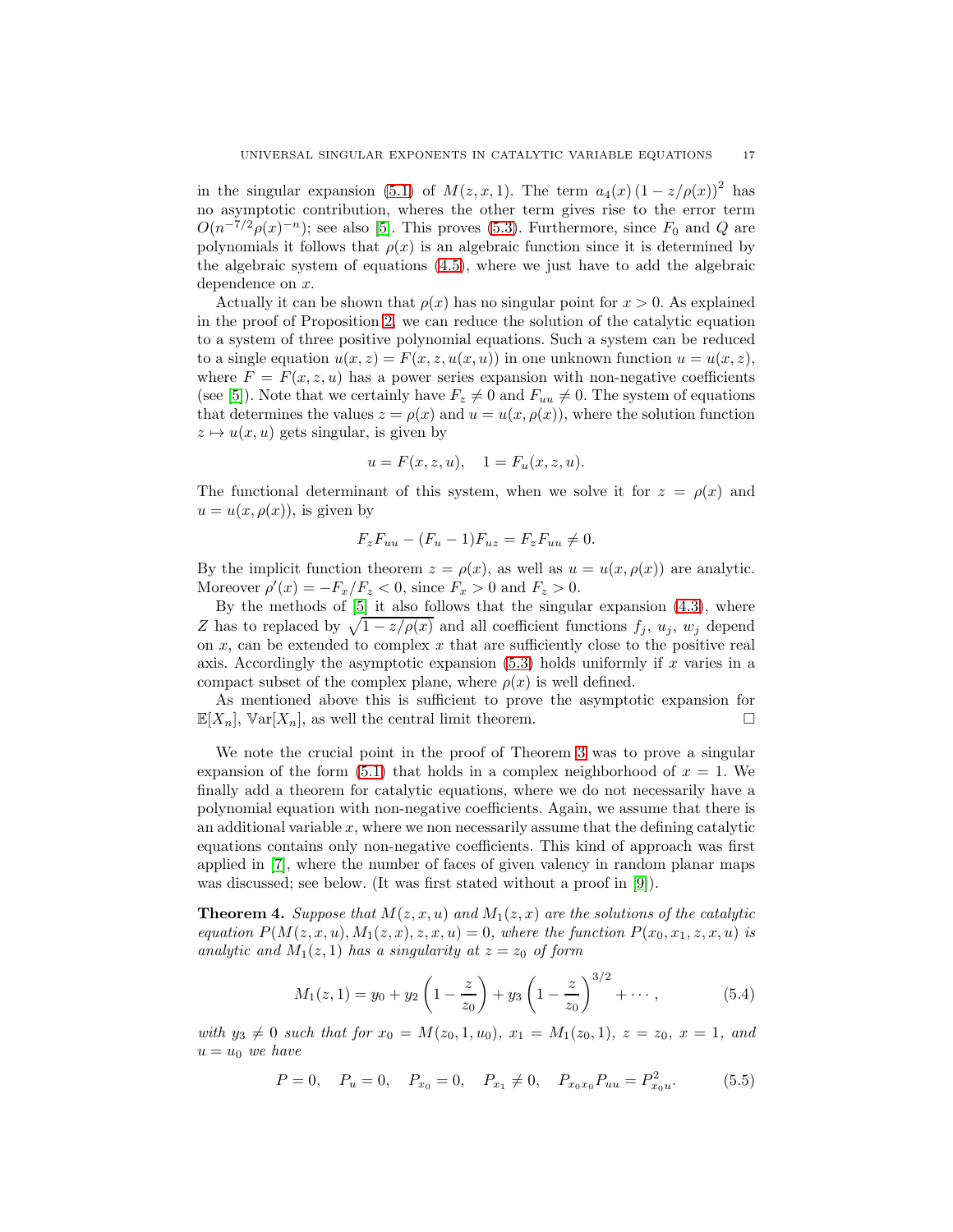Furthermore, let  $z = \rho(x)$ ,  $u = u_0(x)$ ,  $x_0 = x_0(x)$ ,  $x_1 = x_1(x)$  for x close to 1 be defined by  $\rho(1) = z_0$ ,  $u_0(1) = u_0$ ,  $x_0(1) = M(z_0, 1, u_0)$ ,  $x_1(1) = M_1(z_0, 1)$  and by the system

<span id="page-17-0"></span>
$$
P = 0, \quad P_u = 0, \quad P_{x_0} = 0, \quad P_{x_0 x_0} P_{uu} = P_{x_0 u}^2. \tag{5.6}
$$

Then for x close to 1 the function  $M_1(z, x)$  has a local singular representation of the form

<span id="page-17-2"></span>
$$
M_1(z,x) = a_0(x) + a_2(x) \left(1 - \frac{z}{\rho(x)}\right) + a_3(x) \left(1 - \frac{z}{\rho(x)}\right)^{3/2} + \cdots
$$
 (5.7)

where the functions  $a_i(x)$  are analytic at  $x = 1$  and satisfy  $a_i(1) = y_i$ .

Proof. As in the proof of Theorem [2](#page-4-0) we can replace the (catalytic) equation  $P(M(z, x, u), M_1(z, x), z, x, u) = 0$  by

$$
(M(z, x, u) - G(M_1(z, x), z, x, u))^2 = H(M_1(z, x), z, x, u)
$$

around  $z = z_0$ ,  $x = 1$ ,  $u = u_0$ . In particular we have

$$
H = 0, \quad H_u = 0, \quad H_{uu} = 0, \quad H_{x_1} \neq 0
$$

for  $x_0 = M(z_0, 1, u_0)$ ,  $x_1 = M_1(z_0, 1)$ ,  $z = z_0$ ,  $x = 1$ , and  $u = u_0$ .

In the next step we set  $x = 1$  and apply the methods from [\[8,](#page-20-7) Lemma 2] that ensure that there exist precisely two (local) solutions  $u(z)$  and  $y(z)$  of the system of equations

$$
H(y(z), z, 1, u(z)), \quad H_u(y(z), z, 1, u(z))
$$

with  $y(z_0) = M_1(z_0, 1)$  and  $u(z_0) = u_0$  and with local expansions

$$
u(z) = u_0 \pm u_1 Z + u_2 Z^2 \pm u_3 Z^3 + \cdots
$$
,  $y(z) = y_0 + y_2 Z^2 \pm y_3 Z^3 + \cdots$ ,

where  $Z = \sqrt{1 - z/z_0}$  (and the signs are either all positive or all negative). By assumption, one of these two solutions has to be equal to  $M_1(z, 1)$  which implies that  $y_3 \neq 0$ .

By the methods of the proof of Theorem [2](#page-4-0) we also have

$$
y_3 = \frac{2u_1z_0}{3H_{x_1}^2} (H_{x_1}H_{zu} - H_zH_{x_1u}).
$$

Recall that  $H_{x_1} \neq 0$ . Thus it follows that  $z_0 \neq 0$ ,  $u_1 \neq 0$ , and  $H_{x_1}H_{zu}-H_zH_{x_1}u \neq 0$ . Furthermore, since  $y_2 = z_0 H_z/H_{x_1}$  it follows from the relation [\(4.9\)](#page-12-3) that

$$
H_{uuu} = \frac{2z_0}{u_1^2} \left( H_{x_1} H_{zu} - H_z H_{x_1u} \right) \neq 0.
$$

We want to do a similar analysis for  $x$  close to 1. For this purpose we have to check whether the conditions  $(5.5)$  can be extended to x different from 1, that is, whether is is possible to solve the system [\(5.6\)](#page-17-0) for  $z = \rho(x)$ ,  $u = u_0(x)$ ,  $x_0 = x_0(x)$ ,  $x_1 = x_1(x)$  (if x is close to 1). Note that the condition  $P_{x_1} \neq 0$  certainly extends to a neighborhood. By the same procedure as in the proof of Theorem [2](#page-4-0) it follows that the system [\(5.6\)](#page-17-0) is equivalent to the system

<span id="page-17-1"></span>
$$
H = 0, \quad H_u = 0, \quad H_{uu} = 0 \tag{5.8}
$$

for  $x_1 = x_1(x)$ ,  $z = \rho(x)$ ,  $u = u_0(x)$ , Note that  $x_1(x)$ ,  $\rho(x)$ ,  $u_0(x)$  are the same functions as above; and the function  $x_0(x)$  can be recovered by  $x_0(x) =$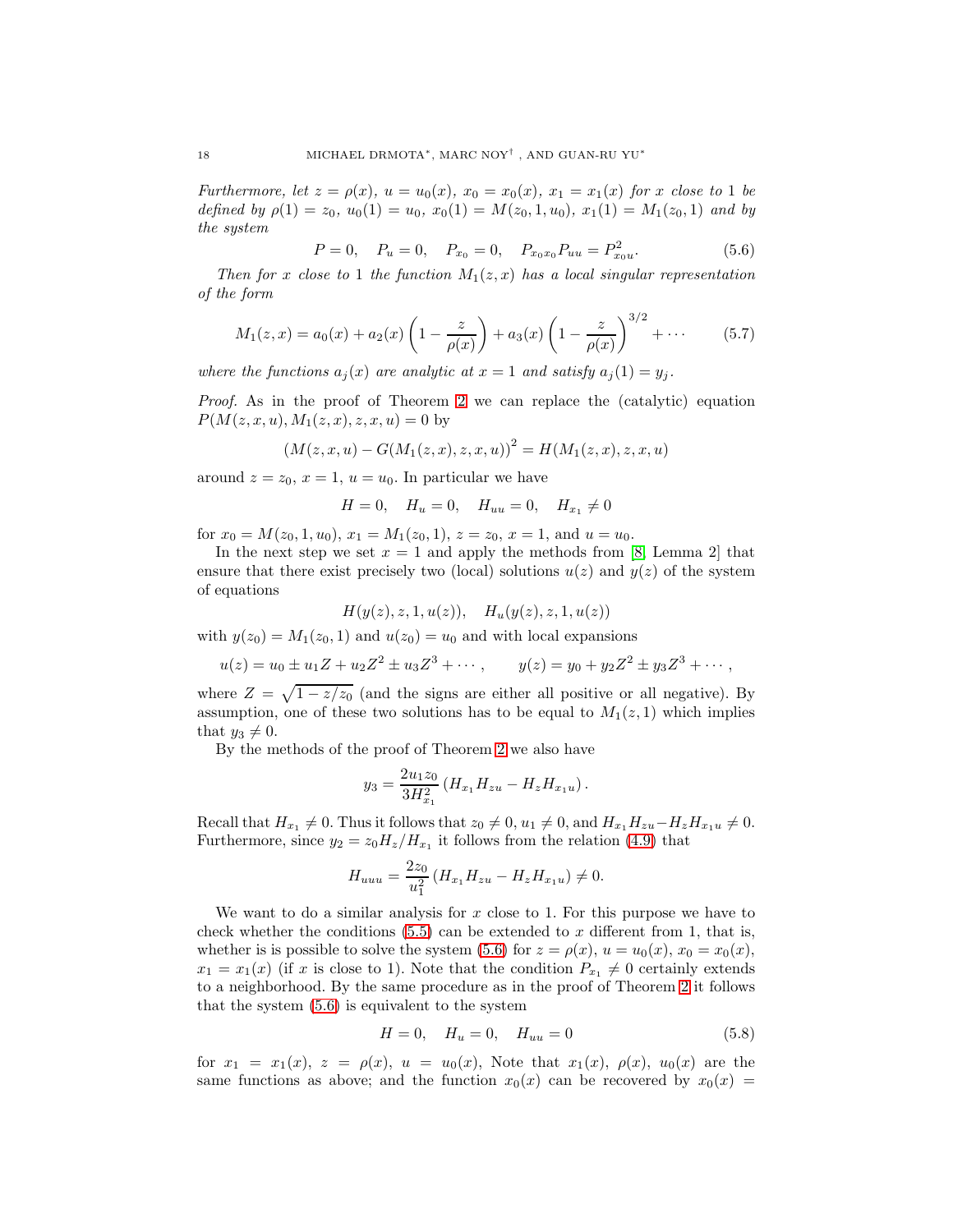$M(\rho(x), x, u_0(x))$ . Now the functional determinant of the system [\(5.8\)](#page-17-1) is given by

$$
\begin{vmatrix}\nH_{x_1} & H_{ux_1} & H_{uux_1} \\
H_z & H_{uz} & H_{uuz} \\
H_u & H_{uu} & H_{uuu}\n\end{vmatrix} = H_{uuu} (H_{x_1} H_{uz} - H_z H_{ux_1})
$$

which is non-zero at  $x_1 = M_1(z_0, 1)$ ,  $z = z_0$ ,  $x = 1$ , and  $u = u_0$ . Hence by the implicit function theorem the system [\(5.8\)](#page-17-1) has an analytic (and unique) local solution  $x_1 = x_1(x), z = \rho(x), u = u_0(x)$  with  $x_1(1) = M_1(z_0, 1), \rho(1) = z_0, u_0(1) = u_0$ .

Summing up, we can apply the same techniques as in [\[8,](#page-20-7) Lemma 2] that are now valid uniformly in a small (complex) neighborhood of  $x = 1$  and leads to an expansion of the form  $(5.7)$ .

Expansions of the form [\(5.4\)](#page-16-1) or [\(5.7\)](#page-17-2), respectively, are in particular useful if  $z = z_0$  or  $z = \rho(x)$  is the only singularity on the slit disc

$$
\{z \in \mathbb{C} : |z| < z_0 + \varepsilon\} \setminus [z_0, \infty) \quad \text{or} \quad \{z \in \mathbb{C} : |z| < |\rho(x)| + \varepsilon\} \setminus [z_0, \infty)
$$

for some  $\varepsilon > 0$ . In this case it follows directly that, as  $n \to \infty$ ,

$$
[z^n] M_1(z,1) = \frac{3y_3}{4\sqrt{\pi}} z_0^{-n} n^{-5/2} \left( 1 + O\left(\frac{1}{n}\right) \right)
$$

or

$$
[zn] M1(z, x) = \frac{3a_3(x)}{4\sqrt{\pi}} \rho(x)^{-n} n^{-5/2} \left(1 + O\left(\frac{1}{n}\right)\right).
$$

Thus, if

 $\overline{\phantom{a}}$  $\overline{\phantom{a}}$  $\overline{\phantom{a}}$  $\overline{\phantom{a}}$  $\overline{\phantom{a}}$  $\begin{array}{c} \end{array}$ 

$$
M_1(z,x) = \sum_{n\geq 0} \mathbb{E}[x^{X_n}] \cdot [z^n] M_1(z,1) \cdot z^n
$$

encodes the distribution of a sequence of random variables  $X_n$  it follows that

$$
\mathbb{E}[x^{X_n}] = \frac{[z^n] M_1(z, x)}{[z^n] M_1(z, 1)} = \frac{a_3(x)}{y_3} \left(\frac{z_0}{\rho(x)}\right)^n \left(1 + O\left(\frac{1}{n}\right)\right).
$$

and we obtain a central limit theorem by standard tools (see [\[5\]](#page-20-5) and the above discussion).

**Example 8.** Let  $k \geq 2$  be a fixed integer and let  $M(z, x, u)$  be the ordinary generating function enumerating rooted planar maps, where z corresponds to the number of edges,  $x$  to the number of non-root faces of degree  $k$ , and  $u$  to the root-face degree. In [\[7,](#page-20-8) Lemma 2] is was shown that  $M(z, x, u)$  satisfies the equation

$$
M(z, x, u) \left( 1 - z(u - 1)u^{-k+2} \right) = 1 + zu^{2}M(z, x, u)
$$

$$
+ zu \frac{uM(z, x, u) - M(z, x, 1)}{u - 1}
$$

$$
- z(x - 1)u^{-k+2}G(z, x, M(z, x, 1), u),
$$

where  $G(z, x, y, u)$  is a polynomial of degree  $k - 2$  in u with coefficients that are analytic functions in  $(z, x, y)$  for  $|z| \leq 1/10$ ,  $|x - 1| \leq 2^{1-k}$ , and  $|y| \leq 2$ . It should be noted that the function  $G$  is not explicitly given but is (one of) the solution(s) of in infinite system of equations that can be solved with the help of Banach's fixed point theorem.

Clearly,  $M(z, 1, u)$  is just the usual planar map counting generating function for which we know that  $M(z, 1, 1)$  is explicitly given by  $(1.3)$  so that all assumptions of Theorem [4](#page-16-2) are satisfied. Alternatively we could have used Theorem [2](#page-4-0) to obtian the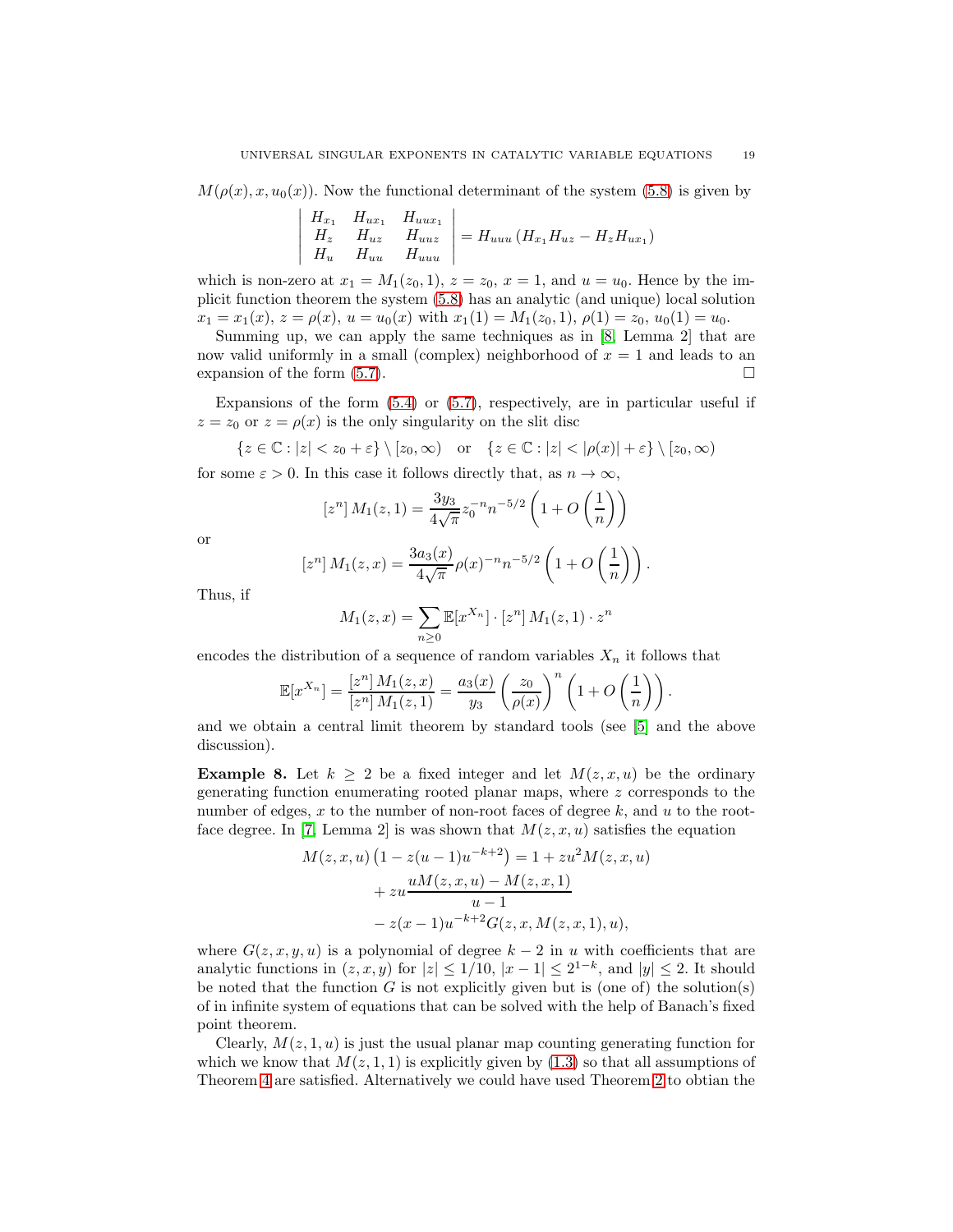local expansion of  $M(z, 1, 1)$ . Furthermore a central limit theorem follows, where  $X_n$  is just the number of non-root faces of valency k in a random planar map with  $n$  edges. (This is also one of the main results of [\[7\]](#page-20-8).)

**Example 9.** We say that a face is a pure k-gon  $(k \geq 2)$  if it is incident exactly to k different edges and k different vertices. let  $P(z, x, u)$  be the ordinary generating function enumerating rooted planar maps, where z corresponds to the number of edges, x to the number of non-root faces that are pute  $k$ -gons, and u to the root-face degree. Similarly to the previous case it can be shown (see [\[17\]](#page-20-10)) that  $P(z, x, u)$ satisfies an equation of the form

$$
P(z, x, u) = 1 + zu^{2}P(z, x, u) + zu \frac{uP(z, x, u) - P(z, x, 1)}{u - 1}
$$

$$
- z(x - 1)u^{-k+2}\tilde{G}(z, x, P(z, x, 1), u),
$$

where  $\tilde{G}(z, x, y, u)$  is a polynomial of degree  $k - 2$  in u with coefficients that are analytic functions in  $(z, x, y)$  for  $|z| \le 1/10$ ,  $|x - 1| \le 2^{1-k}$ , and  $|y| \le 2$ .

Again, it we set  $x = 1$  we recover  $M(z, u) = P(z, 1, u)$  so that all assumptions of Theorem [4](#page-16-2) are satisfied. Hence, for fixed  $k \geq 2$ , the number of pure k-gons in a random planar map satisfies a central limit theorem.

Example 10. A planar map is simple if is has no loops and no multiple edges. The corresponding generating function  $S(z, u)$  (where z corresponds to the number of edges and u to the root face valency) satisfies the catalytic equation (see [\[17\]](#page-20-10))

$$
S(z, u) = 1 + zu2S(z, u)2 + zu \frac{uS(z, u) - S(z, 1)}{u - 1}
$$
  
- zuS(z, u)S(z, 1) - (S(z, u) - 1)(S(z, 1) - 1)

and the solution  $S(z, 1)$  is explicitly given by

$$
S(z, 1) = \frac{1 + 20z - 8z^2 + (1 - 8z)^{3/2}}{2(z + 1)^3}.
$$

Let  $k \geq 2$  be a fixed integer and let  $S(z, x, u)$  be the ordinary generating function enumerating simple rooted planar maps, where  $z$  corresponds to the number of edges,  $x$  to the number of non-root faces of degree  $k$ , and  $u$  to the root-face degree. In [\[17\]](#page-20-10) is was shown that  $S(z, x, u)$  satisfies the equation

$$
S(z, x, u) = 1 + zu^{2}S(z, x, u) + zu \frac{uS(z, x, u) - S(z, x, 1)}{u - 1}
$$
  
\n
$$
- zuS(z, x, u)S(z, x, 1) - (S(z, x, u) - 1)(S(z, x, 1) - 1)
$$
  
\n
$$
+ (x - 1) \left( zu^{-k+2}S(z, x, u)G_{1}(z, x, S(z, x, 1), u) - zuS(z, x, u)G_{2}(z, x, S(z, x, 1)) \right)
$$
  
\n
$$
- (S(z, x, u) - 1)G_{3}(z, x, S(z, x, 1)) \Big),
$$

where  $G_1(z, x, y, u)$  is a polynomial of degree  $k - 2$  in u with coefficients that are analytic functions in  $(z, x, y)$  for  $|z| \leq 2/25$ ,  $|x - 1| \leq 2^{-k-5}$ , and  $|y - 1| \leq 2/5$ . Similarly the functions  $G_2(z, x, y)$  and  $G_3(z, x, y)$  are analytic functions in  $(z, x, y)$ for  $|z| \le 2/25$ ,  $|x-1| \le 2^{-k-5}$ , and  $|y-1| \le 2/5$ .